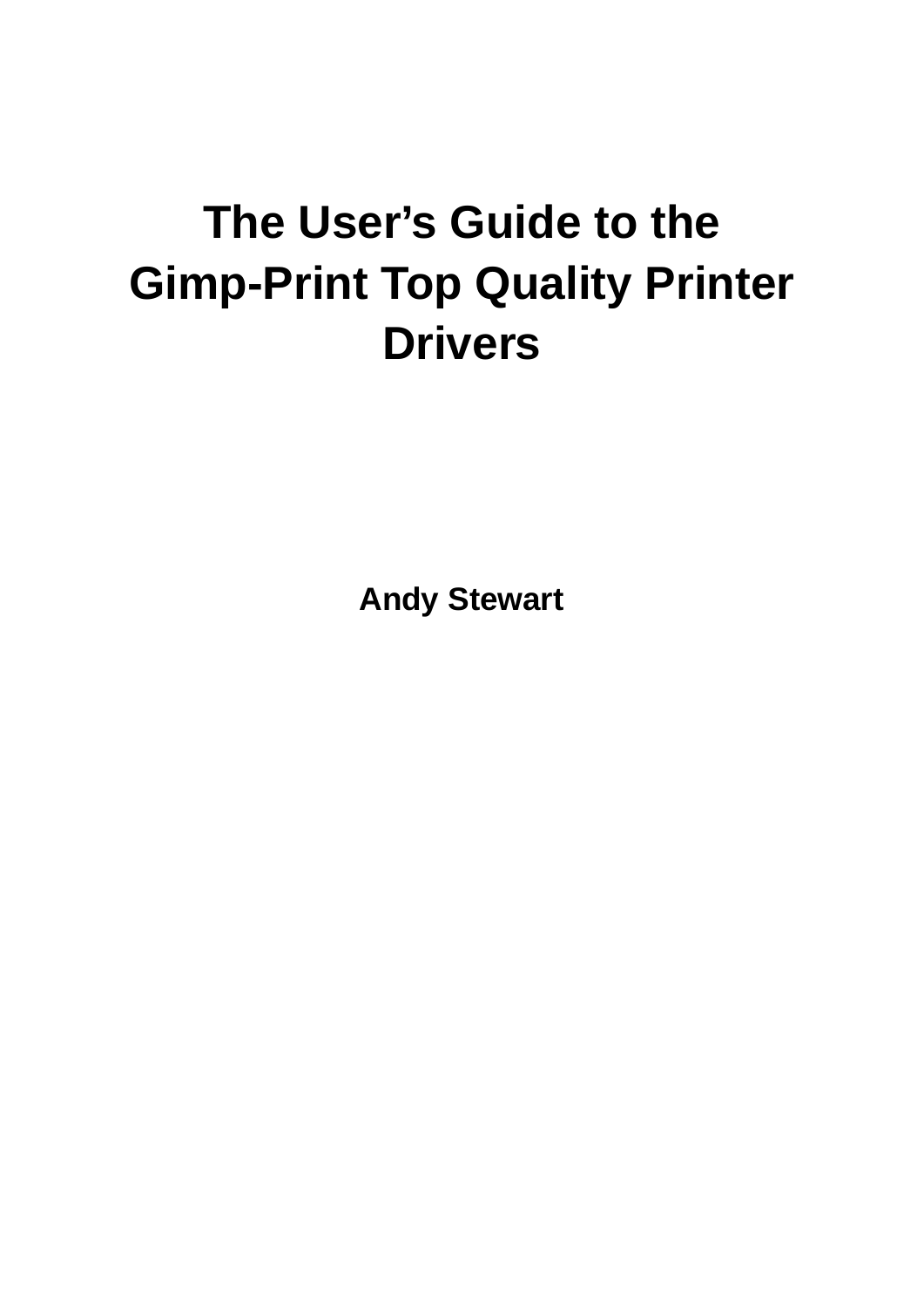#### **The User's Guide to the Gimp-Print Top Quality Printer Drivers**

by Andy Stewart

Published November 23, 2001 Copyright © 2001 by Andy Stewart

The Gimp-Print Top Quality Printer Drivers (hereafter called Gimp-Print) are a set of printer drivers written to take advantage of the full capabilities of a wide range of printers. These drivers should work on any POSIX compliant operating system (e.g. Linux, Solaris, IRIX, etc). This document will explain how to use the Gimp-Print software to achieve high quality printouts from the GIMP (http://www.gimp.org) (GNU Image Manipulation Program) and CUPS (http://www.cups.org) (Common Unix Printing System).

Please note that in addition to using the Gimp-Print software as a print plugin for the GIMP, and as a set of printer drivers for CUPS, this software can also be compiled and used with the Ghostscript (http://www.ghostscript.com) software and with the Foomatic (http://www.linuxprinting.org/foomatic.html) software.

Regardless of whether the Gimp-Print software is used with the GIMP, CUPS, Ghostscript, or Foomatic, the print quality and printer settings remain the same. However, use of the Gimp-Print with Ghostscript and Foomatic is not covered in this document. These topics may be covered in a future revision of this document.

This document corresponds to version 4.2.0 of the Gimp-Print software. This document will serve as a guide to the user, and as such will not explain how to install Gimp-Print, CUPS, GIMP, Ghostscript, Foomatic, or any other related software.

Andy Stewart, the author, is the founder of the Worcester Linux Users' Group (http://www.wlug.org) in Worcester, Massachusetts, USA. The group was founded in July 1997 and has approximately 140 people on its mailing list. Monthly meetings are held and all are invited.

In terms of "code", this is the author's first contribution to the open source community, and definitely his first experience with DocBook. Constructive comments, praise, words of encouragement, and the like will be most appreciated if e-mailed to the author (mailto:andystewart@mediaone.net).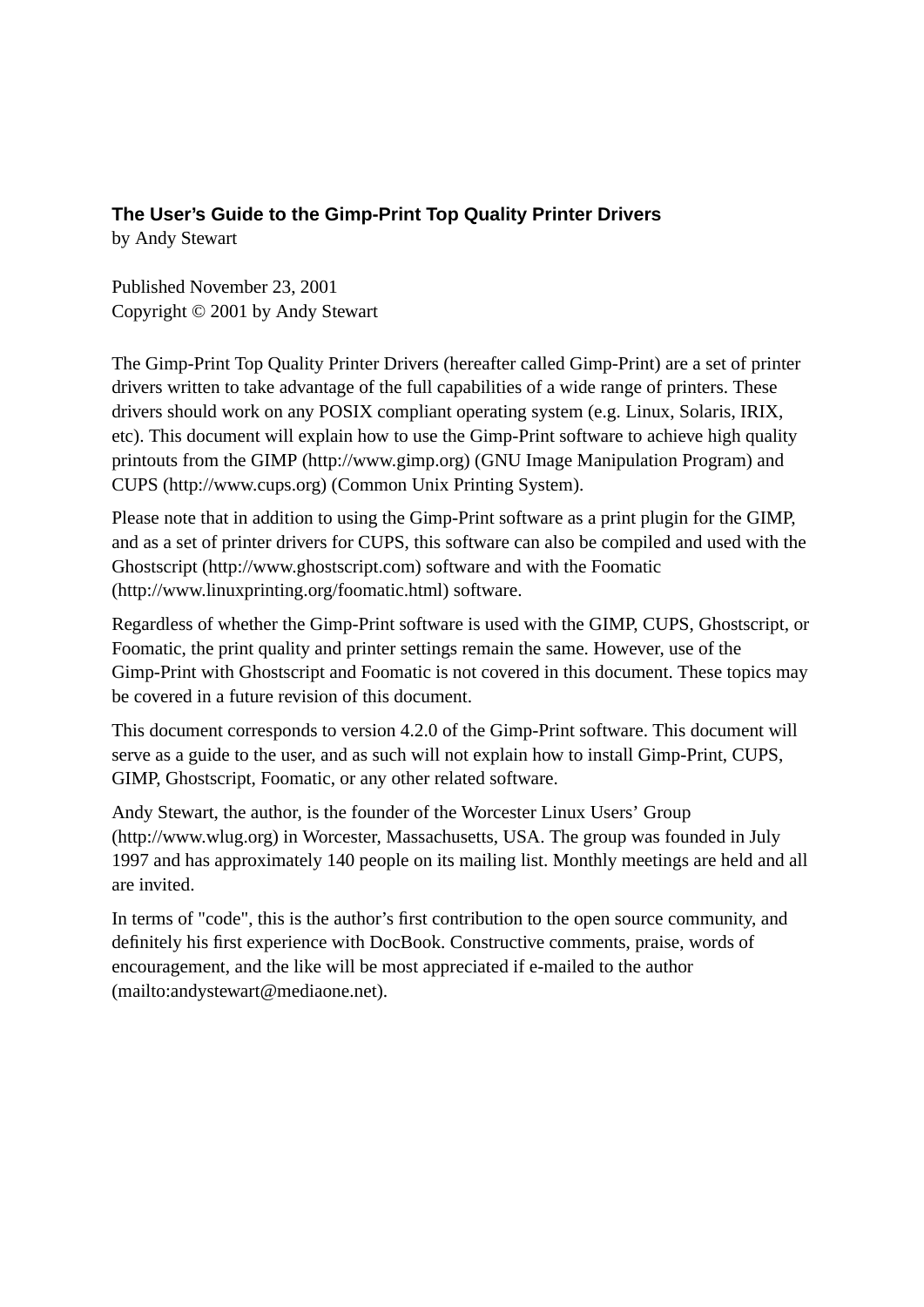The User's Guide to the Gimp-Print Top Quality Printer Drivers, Copyright 2001, Andy Stewart. Permission is granted to copy, distribute and/or modify this document under the terms of the GNU Free Documentation License, Version 1.1 or any later version published by the Free Software Foundation. A copy of the license is included in [Appendix A.](#page-35-0)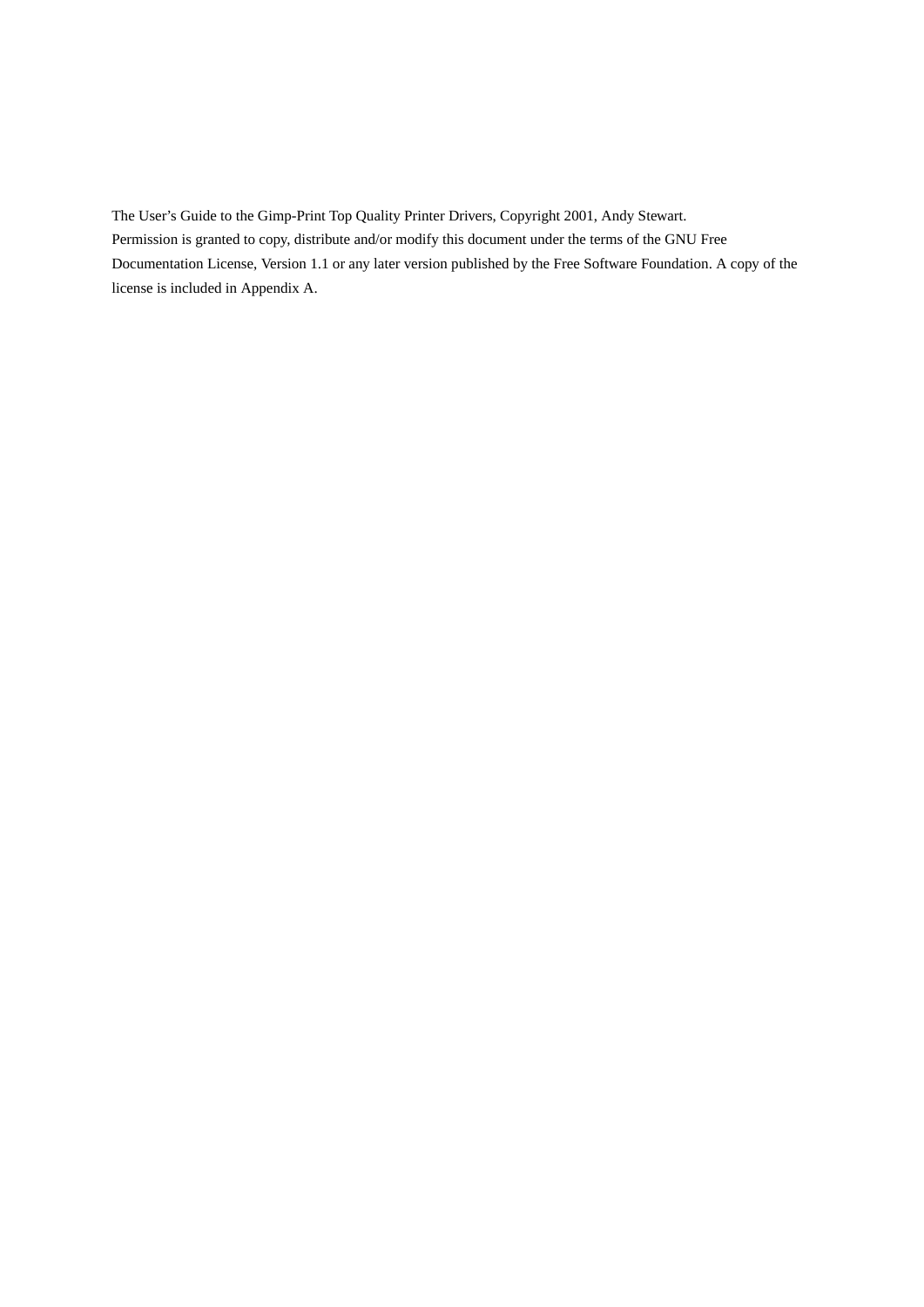# **Table of Contents**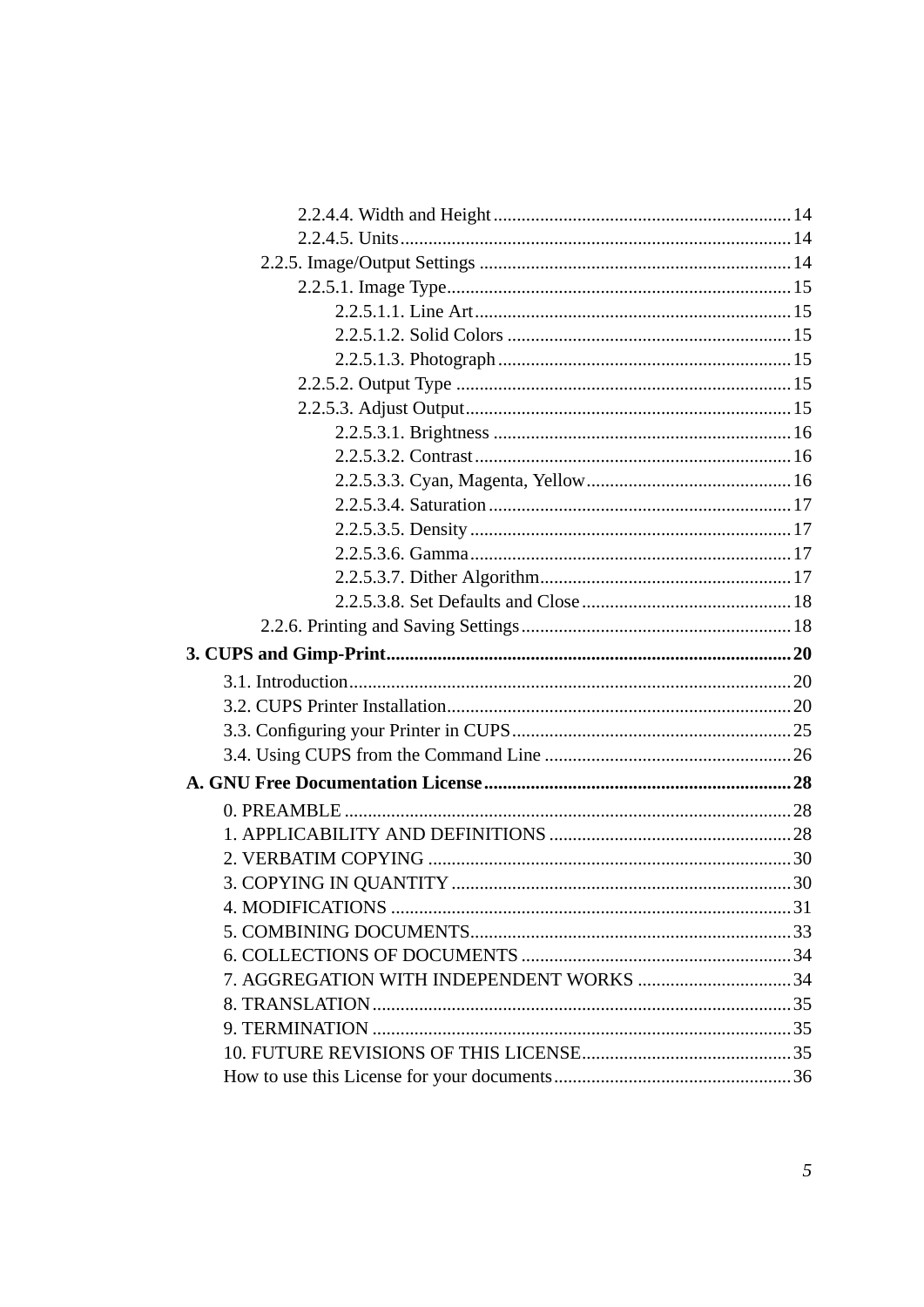# **List of Figures**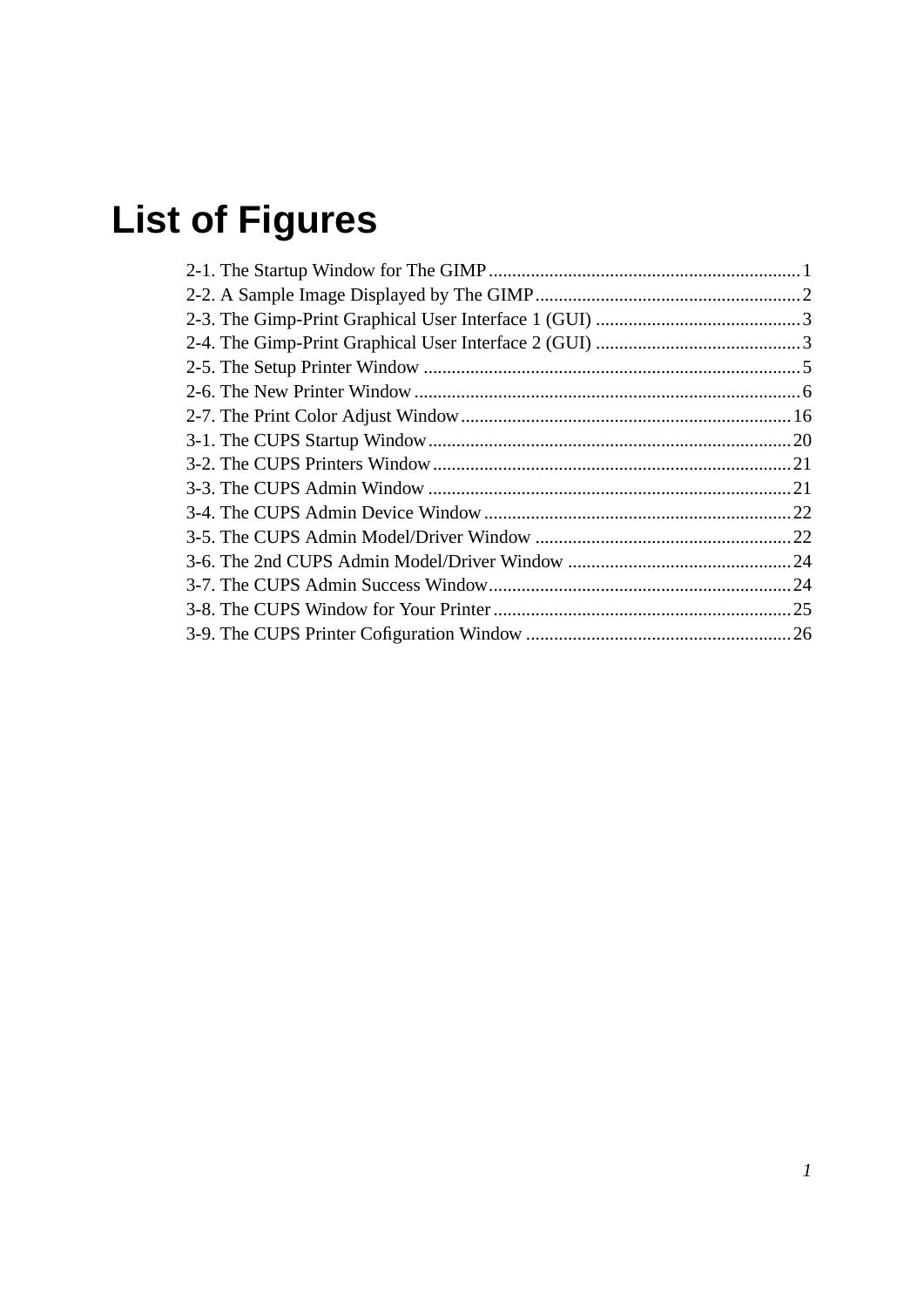# <span id="page-6-0"></span>**Chapter 1. Project History**

This software package was first written by Michael Sweet of Easy Software Products (http://www.easysw.com) and initially worked only as a print plugin to the GIMP (GNU Image Manipulation Program). In the summer of 1999, Robert Krawitz (the current Gimp-Print project leader) purchased an Epson Stylus Photo EX printer to feed his photography hobby. Finding no existing printer drivers, Robert adapted Mike's Gimp-Print plugin to his six-color printer, and by the end of the year released version 3.0 of the Gimp-Print software, which was included in version 1.1 of the GIMP. The intention was for this to be the stable plugin in version 1.2 of the GIMP while development of the Gimp-Print plugin continued for later release.

Robert put the Gimp-Print development tree on SourceForge starting with version 3.1, and quickly found a group of like-minded people who wanted to print high quality output on inexpensive inkjet printers. One of the main goals, which was not expected to be met until late in the version 3.1 cycle, was to write a Ghostscript driver so that printing would not be restricted to the GIMP. Imagine Robert's surprise when Henryk "Buggs" Richter wrote one within days!

In July 2000, not more than a year after Robert bought his Epson Stylus Photo EX, he was invited to the Linux Printing Summit hosted by VA Linux Systems. In preparation for that, he spent long hours printing out test images. Robert went back to the Gimp-Print version 3.0.9 release, which seemed like such an advance at the time, and was floored at how far the project had come in four months! Output that had been considered impressive with using six colors was put to shame by four color output. That should give you an idea what six color and variable dot size printers can do. It also illustrates what a group of committed people can do.

Robert came away from the Printing Summit with a lot of new ideas, and in November 2000, Gimp-Print version 4.0 was released, the culmination of 9 months of work by the team. The quality was already tremendously improved over what the software could do at the Printing Summit.

The team started serious work on version 4.1 in December 2000, and version 4.2.0 was released in November 2001. Despite the fact that version 4.2.0 is a "minor" release over version 4.0, there are vast improvements: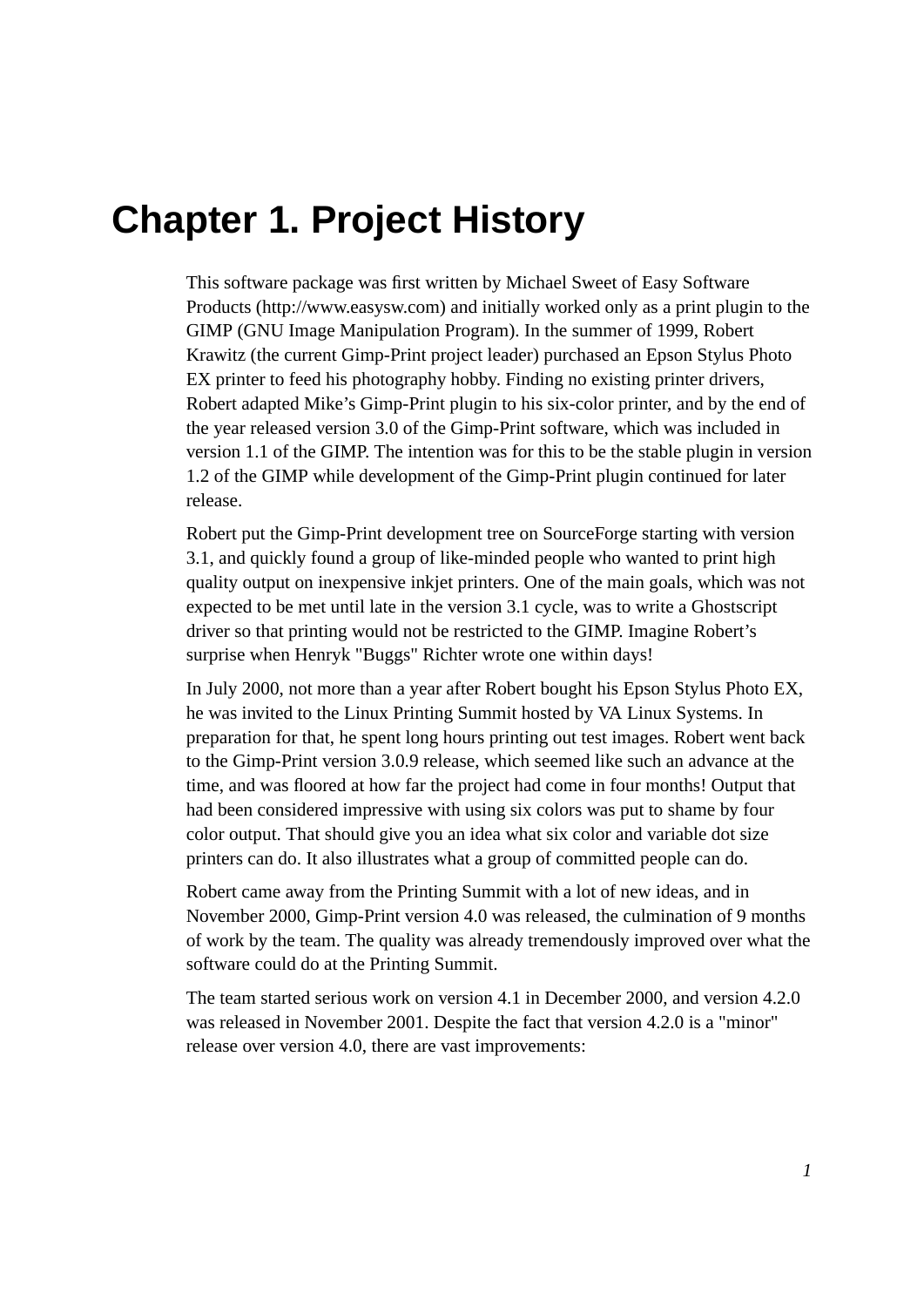- The driver is built as a shared library, making it much easier to use by higher layers of software
- The packaging system now follows GNU standards
- The print quality (in particular, color accuracy, a well-known weakness in 4.0) is even better
- Improved performance
- Many more options
- More supported printers

Releases of Gimp-Print have been historically numbered in a fashion similar to that of the Linux kernel, where major releases are denoted by the first digit (in this case '4'), while minor releases are denoted by subsequent digits (such as '4.2.0'). Even numbered minor releases are considered stable, while odd numbered minor releases are considered development releases (whose stability may vary for any given release).

This project is by no means finished. In future releases, the development team hopes to include the following:

- implementation of proper color management
- improved dithering
- improvements in performance

The entire Gimp-Print team hopes you will really enjoy using this software! For more information, please consult the GIMP-Print project web page (http://gimp-print.sourceforge.net).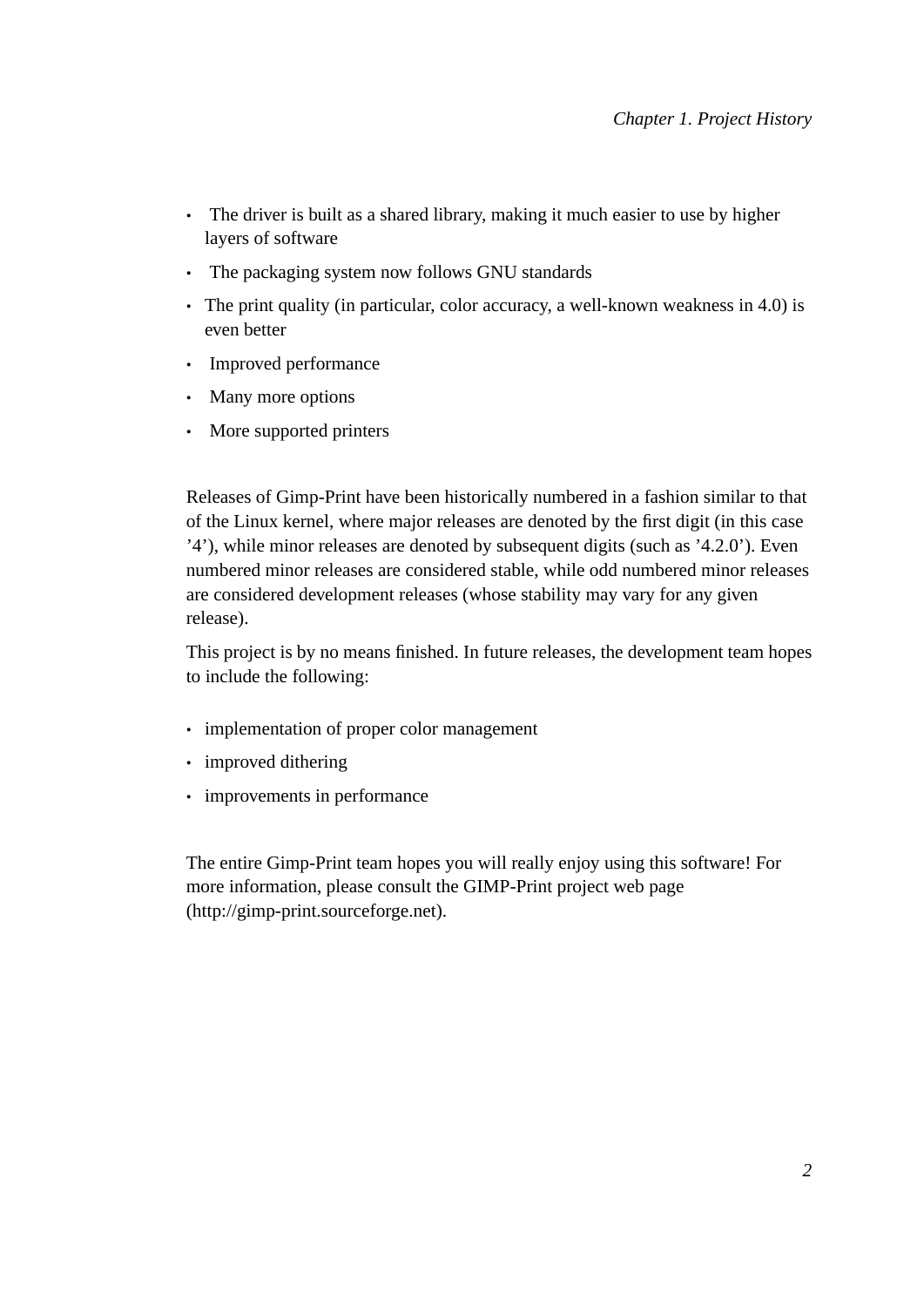# <span id="page-8-0"></span>**Chapter 2. GIMP and Gimp-Print**

### <span id="page-8-1"></span>**2.1. Running the GIMP**

This section assumes that you have the GIMP version 1.2 installed and working properly on your computer, and that you have an image of some type that you desire to print. To get started quickly, log into your system, start the X window system, and bring up your favorite terminal window. At the \$ prompt, type:

<span id="page-8-2"></span>\$ gimp &

This should start the GIMP for you. If it does not, check that you have installed the GIMP properly, and that its binary is located in one of the directories listed in your \$PATH environment variable. On the assumption that this worked, the screen should now look something like this:



**Figure 2-1. The Startup Window for The GIMP**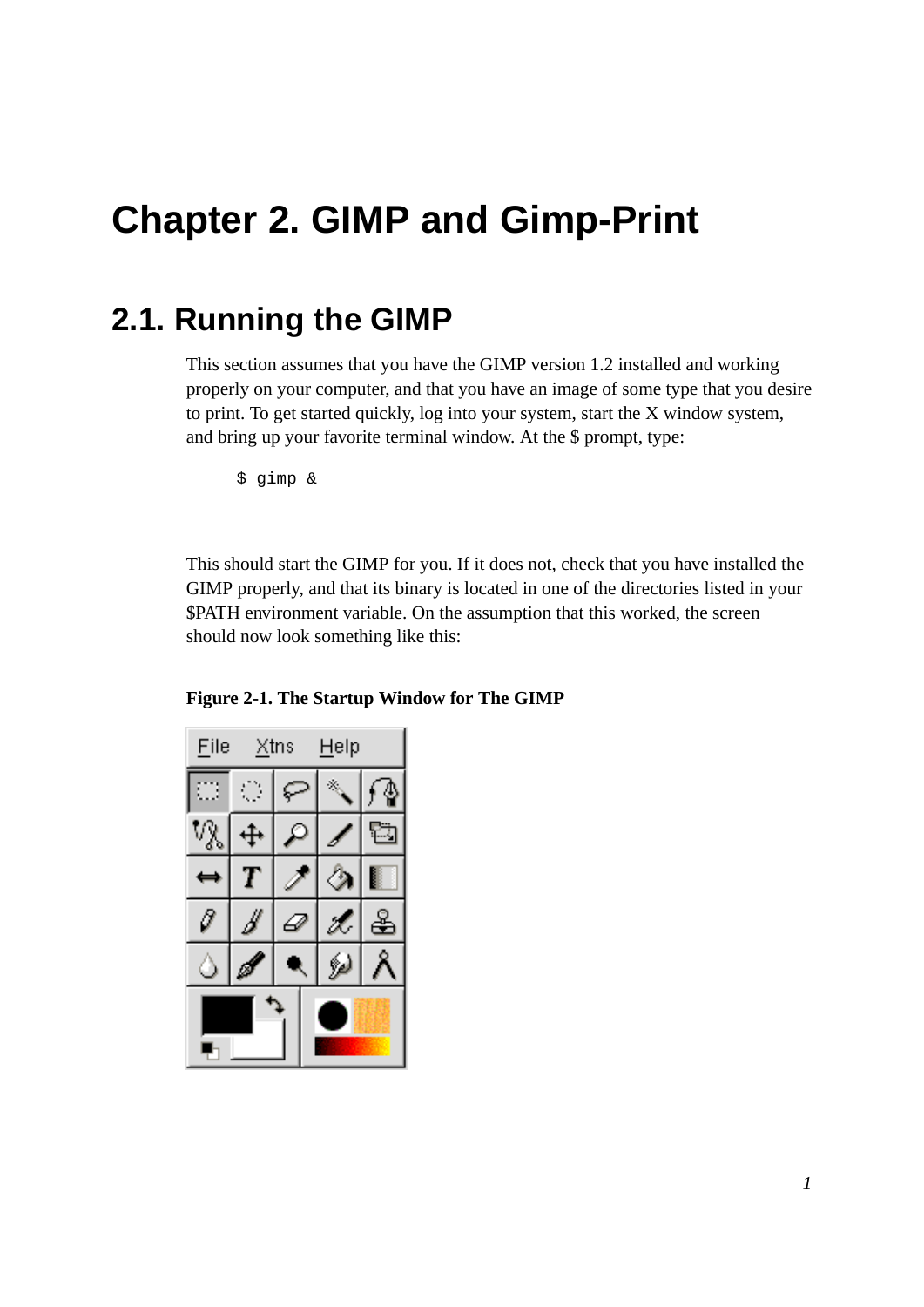At this point, you should use the File→Open menu option to open your favorite picture. We will print this picture shortly. Your picture should be displayed next to the GIMP startup window, perhaps looking similar to the following (sssh! Don't tell anybody the secret!):



#### <span id="page-9-1"></span>**Figure 2-2. A Sample Image Displayed by The GIMP**

# <span id="page-9-0"></span>**2.2. The Gimp-Print Graphical User Interface**

Now that the GIMP is displaying your picture, put your mouse over the picture and click the right mouse button. A menu will appear. Choose the File−→Print menu option. This will cause the Gimp-Print GUI window to appear (see [Figure 2-3](#page-10-0)). Move the mouse cursor over the various parts of the Gimp-Print GUI window, and notice that if you leave your mouse in one place for a short time without clicking any buttons, a small box appears. This box contains helpful text. These small boxes are called "tooltips" and are intended to remind you about the function of each part of the graphical interface.

The next several sections will continuously refer to [Figure 2-3](#page-10-0) and [Figure 2-4](#page-10-1). The difference between the two figures can be seen in the top right corner of the window. Notice that there are two tabs, one which reads Printer Settings and another which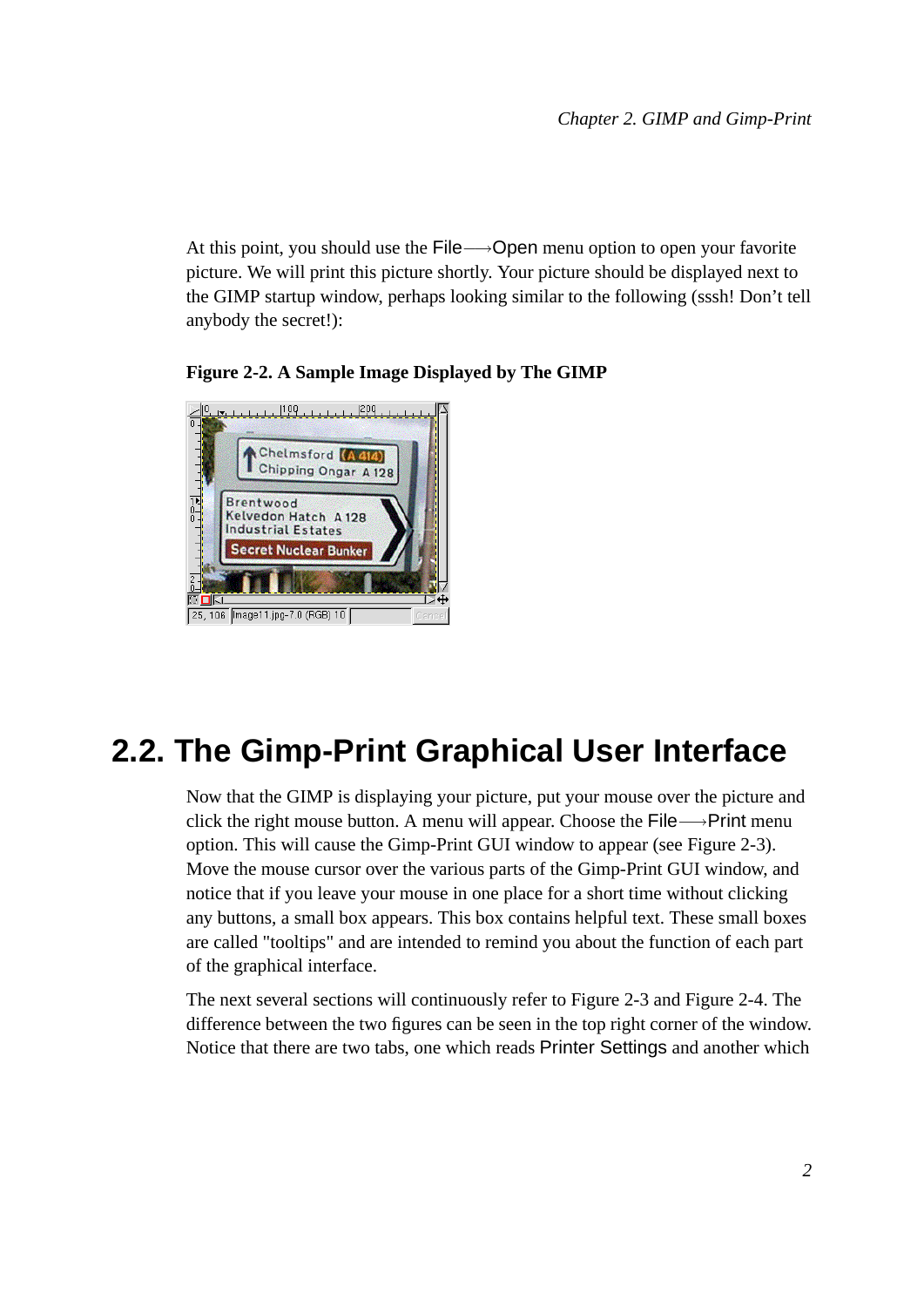reads Image/Output Settings. Notice also that the window is divided into several major sections which directly map to the major sections of this document:

- Preview
- Printer Settings
- Image/Output Settings
- Position
- Size
- Printing and Saving Settings

#### <span id="page-10-0"></span>**Figure 2-3. The Gimp-Print Graphical User Interface 1 (GUI)**

<span id="page-10-1"></span>

| Preview<br>a terra a 14 era a mar Etherana i<br>Chein stord MAGE<br>Chipping Origin 4 124<br>Brontwond<br>vedon Hatch A 198<br><b>LEstates</b><br>sret Naslear Bunka<br>Becker of the creative<br>☆ 四 | Printer Settings   Image / Output Settings<br>Printer Name: epson870<br>$\sqrt{2}$<br>Printer Model: EPSON Stylus Photo 870<br>New Printer<br>Setup Printer<br>Media Size: Epson 4x6 Photo Paper<br>Height: 6.88<br>Dimensions: Width: 4.50<br>Media Type: Photo Paper<br>Media Source: Standard<br>Ink Type: Six Color Photo<br>Resolution: $\mathfrak{b} \times 720$ DPI Highest Quality<br>Position<br>Orientation: Auto<br>Top: 0.40<br>Left: $0.58$ |
|-------------------------------------------------------------------------------------------------------------------------------------------------------------------------------------------------------|----------------------------------------------------------------------------------------------------------------------------------------------------------------------------------------------------------------------------------------------------------------------------------------------------------------------------------------------------------------------------------------------------------------------------------------------------------|
|                                                                                                                                                                                                       | Right: 5.40<br>Bottom: 4.50                                                                                                                                                                                                                                                                                                                                                                                                                              |
|                                                                                                                                                                                                       | Right Border: 1.47<br>Bottom Border: 0.00                                                                                                                                                                                                                                                                                                                                                                                                                |
|                                                                                                                                                                                                       | Horizontally<br>Center: Vertically<br>Both                                                                                                                                                                                                                                                                                                                                                                                                               |
| Size                                                                                                                                                                                                  |                                                                                                                                                                                                                                                                                                                                                                                                                                                          |
| Scaling: [                                                                                                                                                                                            | 91.0                                                                                                                                                                                                                                                                                                                                                                                                                                                     |
| Width: 4.82<br>Scale by: $\leftrightarrow$ Percent<br>Height: 4.10<br>$\leftrightarrow$ PPI                                                                                                           | Units: $\triangle$ Inch<br>Use Original<br>Image Size<br>$\leftrightarrow$ cm                                                                                                                                                                                                                                                                                                                                                                            |
| Print and<br>About<br>Save Settings                                                                                                                                                                   | Save<br>Print<br>Cancel<br>Settings                                                                                                                                                                                                                                                                                                                                                                                                                      |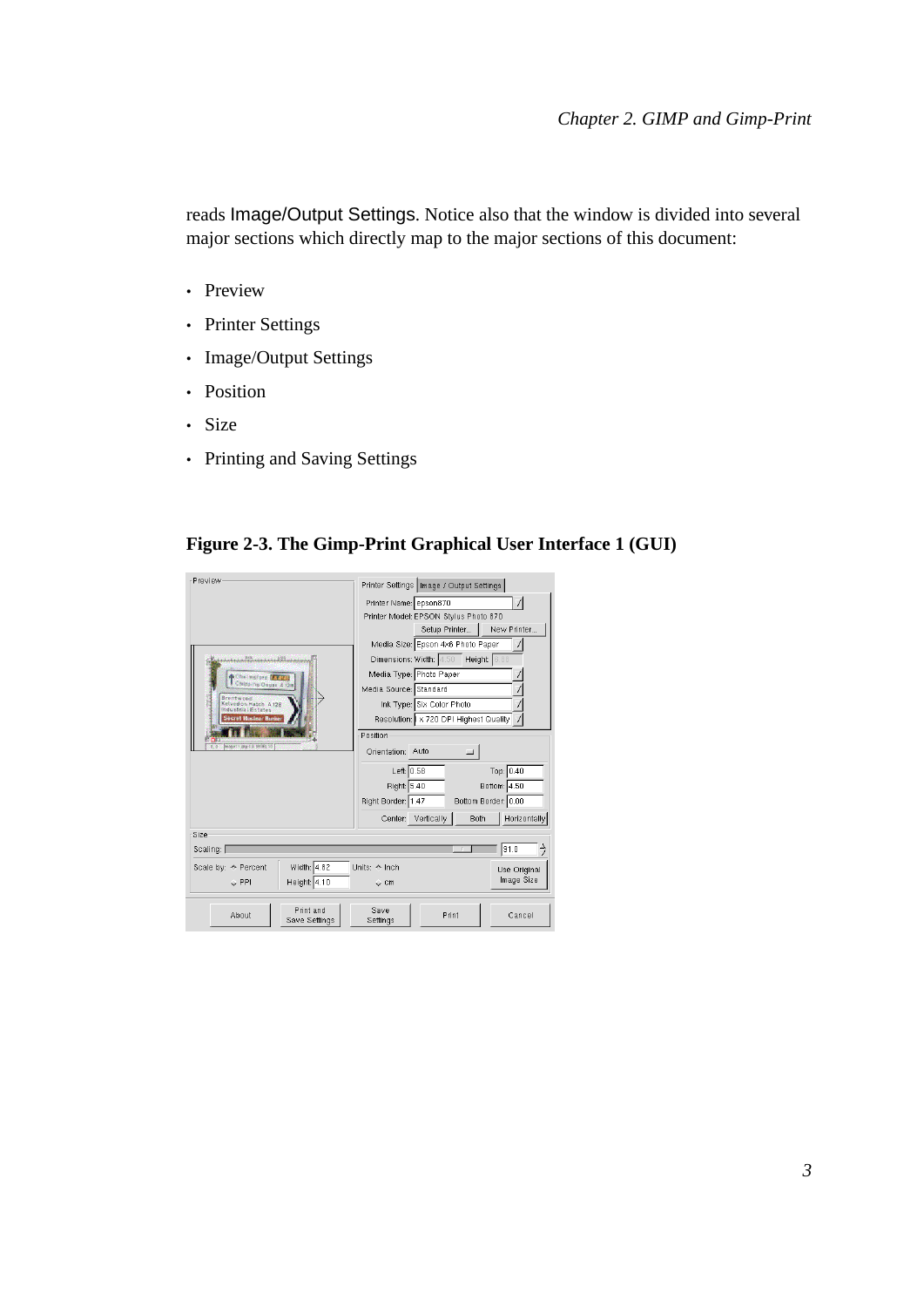| Preview                                                                                                                | Printer Settings   Image / Output Settings        |
|------------------------------------------------------------------------------------------------------------------------|---------------------------------------------------|
|                                                                                                                        | Image Type: Line Art                              |
|                                                                                                                        | ↓ Solid Colors                                    |
|                                                                                                                        | ← Photograph                                      |
| <b>Contact Contact Contact Contact Contact Contact Contact Contact Contact Contact Contact Contact Contact Contact</b> | Output Type: A Color                              |
| <b>Chelmstons Middle</b>                                                                                               | Grayscale                                         |
| Chicarna Origin: A 124                                                                                                 | Black and White                                   |
| drontwond.<br>Kelvedon Hatch A 128<br>trial Estates                                                                    | Adjust Output                                     |
| veret Nuclear Bunks                                                                                                    |                                                   |
| <b>DAMASTA (D) C.S. (NORT 10)</b><br>0.0                                                                               | Position                                          |
|                                                                                                                        | Orientation: Auto                                 |
|                                                                                                                        | Top: 0.40<br>Left: 0.58                           |
|                                                                                                                        | Right: 5.40<br>Bottom: 4.50                       |
|                                                                                                                        | Right Border: 1.47<br>Bottom Border: 0.00         |
|                                                                                                                        | Center: Vertically<br>Horizontally<br><b>Both</b> |
| Size                                                                                                                   |                                                   |
| Scaling:                                                                                                               | $\rightarrow$<br>91.0                             |
| Width: 4.82<br>Scale by: $\triangle$ Percent                                                                           | Units: < Inch<br>Use Original                     |
| Height: 4.10<br>$\downarrow$ PPI                                                                                       | Image Size<br>$\leftrightarrow$ cm                |
| Print and<br>About<br>Save Settings                                                                                    | Save<br>Print<br>Cancel<br>Settings               |

**Figure 2-4. The Gimp-Print Graphical User Interface 2 (GUI)**

### <span id="page-11-1"></span><span id="page-11-0"></span>**2.2.1. Printer Settings**

#### **2.2.1.1. Printer**

Click on the Printer Settings tab near the top right hand corner of the window (see [Figure 2-3\)](#page-10-0). Then, click on the downward facing arrow to the right of the Printer combo box to see a list of the system printer queues. Select the queue to which you would like the printed image to be sent. One may also print the image directly to a file by selecting File. In this event, the user will be prompted for the filename when either the Print button or the Print and Save Settings button is clicked.

<span id="page-11-2"></span>When either the Print and Save Settings button or the Save Settings button is clicked, the settings are saved in a file called  $\sim/$ .gimp-1.2/printrc. The user is cautioned about hand editing this file since it is generated by Gimp-Print (although it was the only way that the author found for removing bogus entries created while playing with the New Printer button).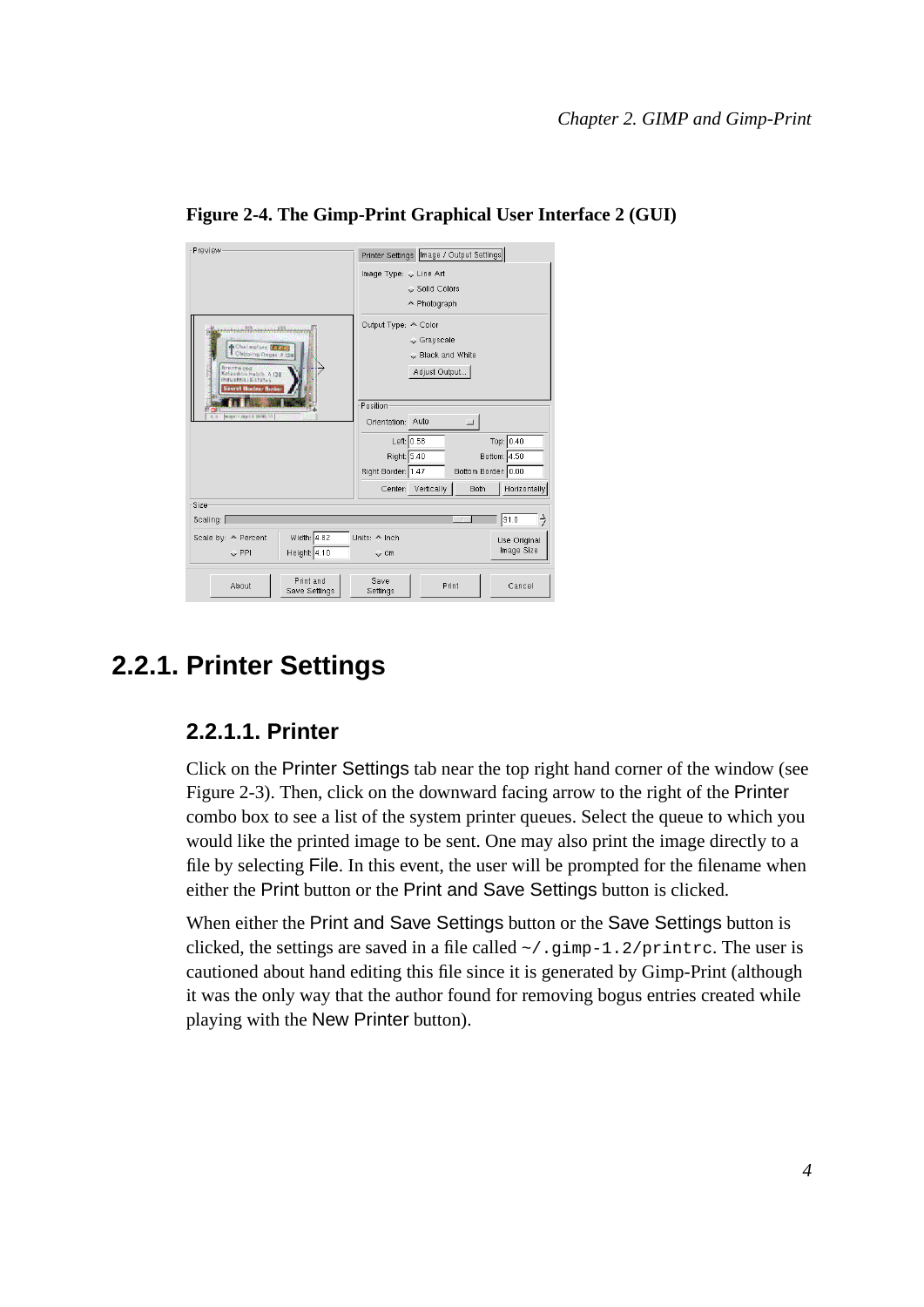#### **2.2.1.2. Setup Printer**

Before any useful printing can occur, the user needs to associate the named printer with the actual make and model of the printer. Click the Setup Printer button in the Printer section of the window (the upper right, and just below the Printer display box). When this is done, the following window appears:

#### <span id="page-12-1"></span>**Figure 2-5. The Setup Printer Window**



Scroll through the Printer Model section of the window until you find a printer which matches yours. If you cannot find the precise model, pick something close and hope for the best. There are selections for a wide array of Postscript, inkjet, and laser printers. After you have selected a printer, you will see the printer command displayed.

The Gimp-Print software does all of the necessary conversion of the image to be printed into the language of your printer. It is unnecessary and undesirable for any other sofware to manipulate this data. (This is why the command contains the "-l" switch or the "-o raw" switch). Please use care if you feel the need to edit this command. Once you are satisfied with your selection, click the OK button.

#### <span id="page-12-0"></span>**2.2.1.3. New Printer**

In the previous sections, the user selected an existing printer queue and associated a particular type of printer to that queue. For most cases, this is probably all that is required. However, some situations might require more detailed control over the handling of the printer data.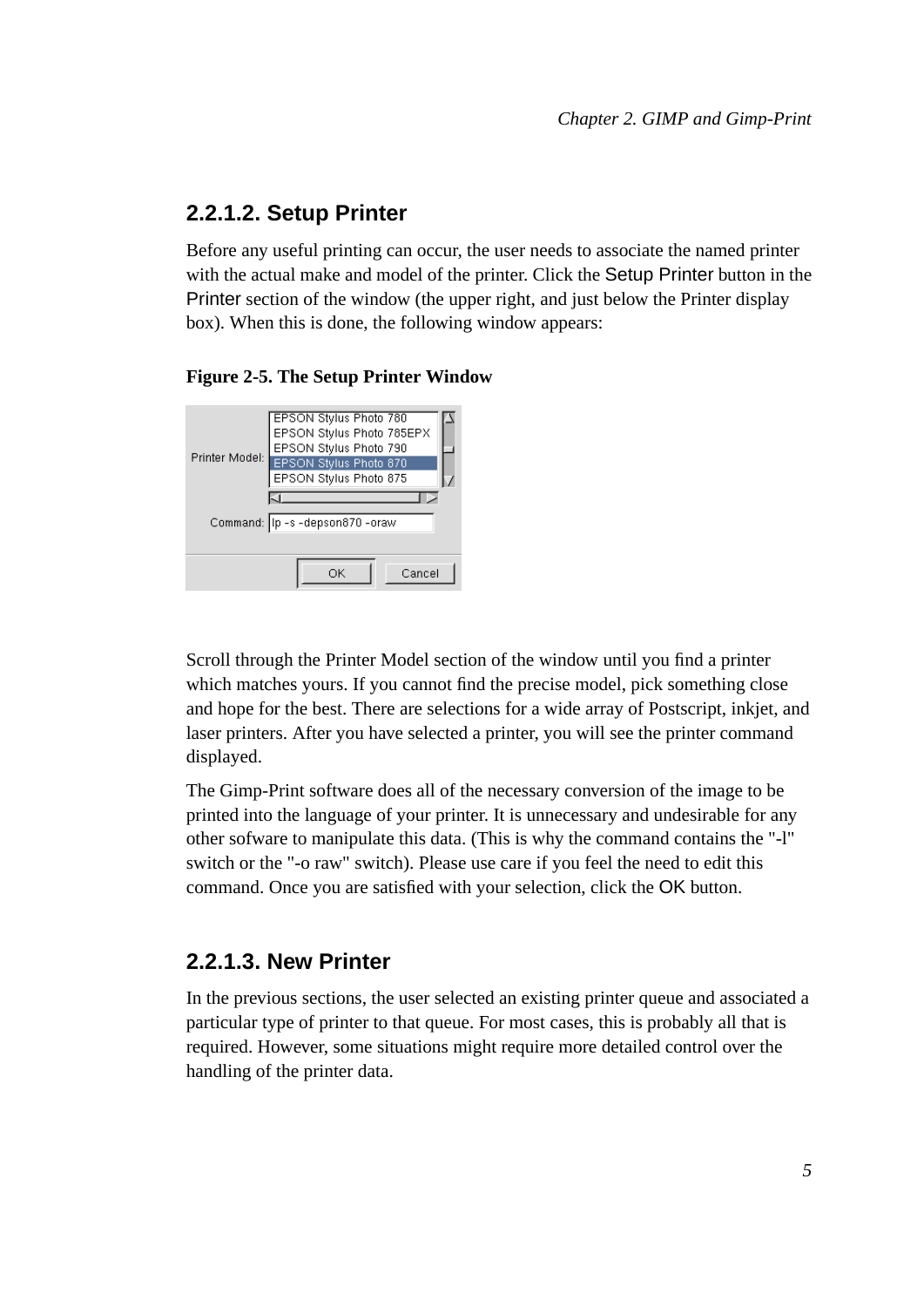Click the New Printer button to tell the software that you wish to create a new name. In this case, the new name may actually be an existing printer with different settings that you wish to save, or it may simply be a name associated with a particular command for handling the printer data. A window will appear thus:

#### <span id="page-13-1"></span>**Figure 2-6. The New Printer Window**

| Printer Name: |  |        |
|---------------|--|--------|
|               |  | Cancel |

Type a name into the window and click OK (or Cancel if you wish not to do this). Notice that the new name now appears as the selected Printer. As you change settings in the rest of the Gimp-Print GUI, they will be associated with this printer name. When the settings are saved, they can be recovered easily by simply selecting this named printer from the Printer combo box.

One example where this feature might be used is as follows. The author frequently prints photos on Epson 4x6 photo paper. Note that this paper is physically larger than 4x6 and it has perforations on all four sides. The author dislikes printing part of the image on the perforated parts of the paper which will be removed after printing the photo. By selecting the proper scaling percentage, printing can be constrained to the 4x6 part of the paper which will remain after the perforated sections are removed. The author has saved this setting using this feature of the Gimp-Print software.

#### <span id="page-13-0"></span>**2.2.1.4. Media Size**

The term *media* refers to paper, card stock, envelopes, or whatever you have put into your printer onto which something will be printed. Click the arrow to the right of the Media Size box to see a long list of different sizes of media. Choose the size that matches the media which you have loaded into your printer. Once you have made your choice, the drop down menu will disappear, and your choice will be shown in the Media Size box. The available paper sizes will vary depending upon the printer model you have selected.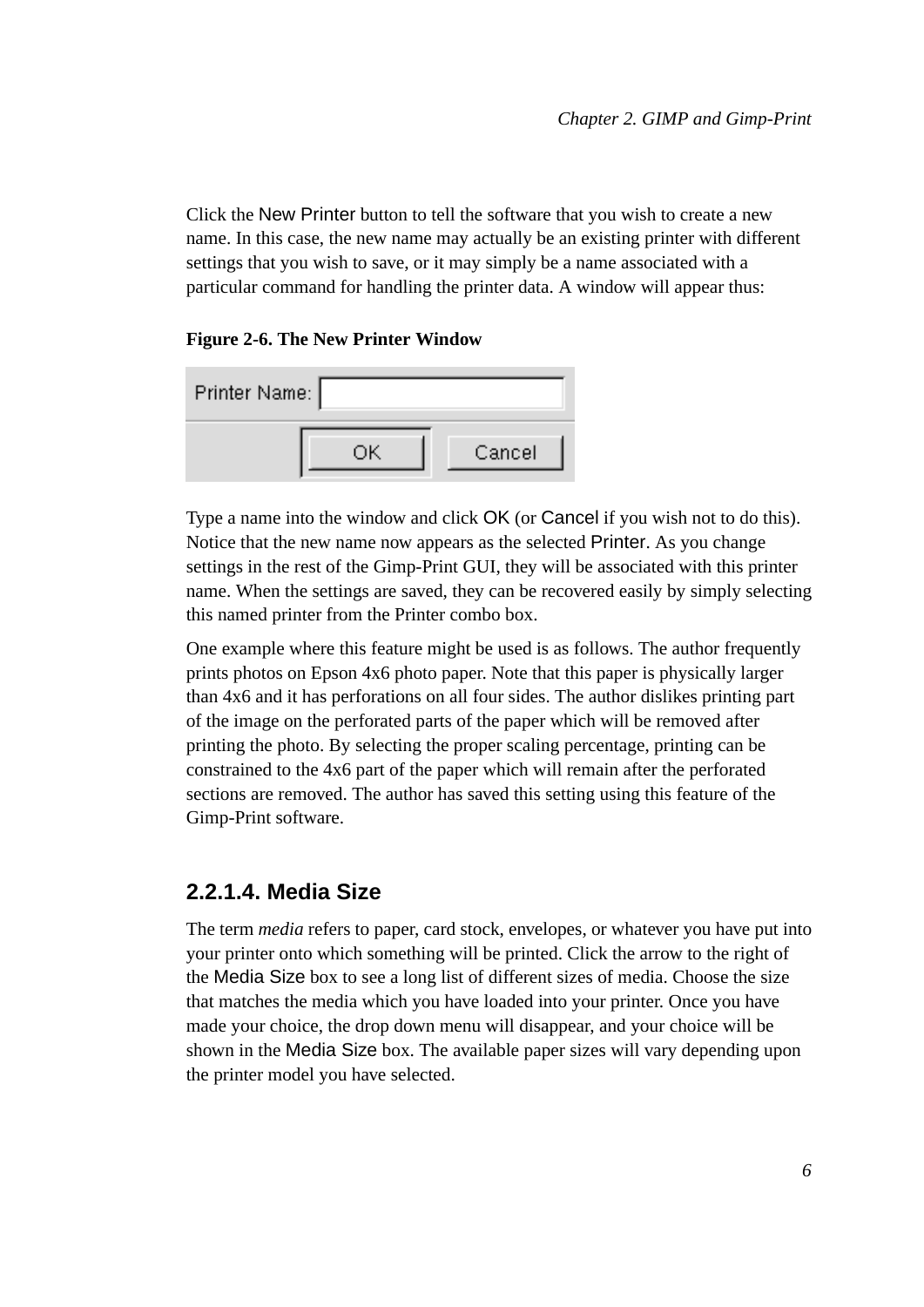Some printers support arbitrary (within limits!) paper sizes. These printers will let you select *Custom* or *Roll* paper sizes. When you select such a printer, one or both of the Dimensions boxes will let you enter your paper size (in inches or centimetres). The boxes will not let you enter sizes that your printer cannot handle.

#### <span id="page-14-0"></span>**2.2.1.5. Media Type**

The type of media onto which your image will be printed should be selected here. Click on the arrow to the right of the Media Type box to see a long list of the different types of media onto which you may print your image. Media types include such things as plain paper, postcards, photo quality paper, transparencies, and more! Once you have made your choice, the drop down menu will disappear, and your choice will be shown in the Media Type box. The choices available will vary depending upon the printer model you have selected.

#### <span id="page-14-1"></span>**2.2.1.6. Media Source**

The Media Source box allows the user to choose the paper source, sometimes called *Input Slot*, that the paper will be fed from. Many printers only have one available input source (such as the standard paper tray), in which case this entry will be grayed out. If your printer does support multiple input sources, you may specify the source of your choice here. Some Epson printers offer a roll feed option in addition to the standard paper tray, and many HP LaserJet printers have multiple paper trays.

#### <span id="page-14-2"></span>**2.2.1.7. Ink Type**

<span id="page-14-3"></span>Some printers offer a choice of different types of ink or ink cartridges. Many Canon and Lexmark printers support various combinations of cartridges, such as black only, black and color, photo color, and so forth. Most Epson printers let you choose between three and four color printing (three color uses only color ink, while four color uses black ink as well). Epson printers that support six color photo printing allow you to choose five and six color printing as well.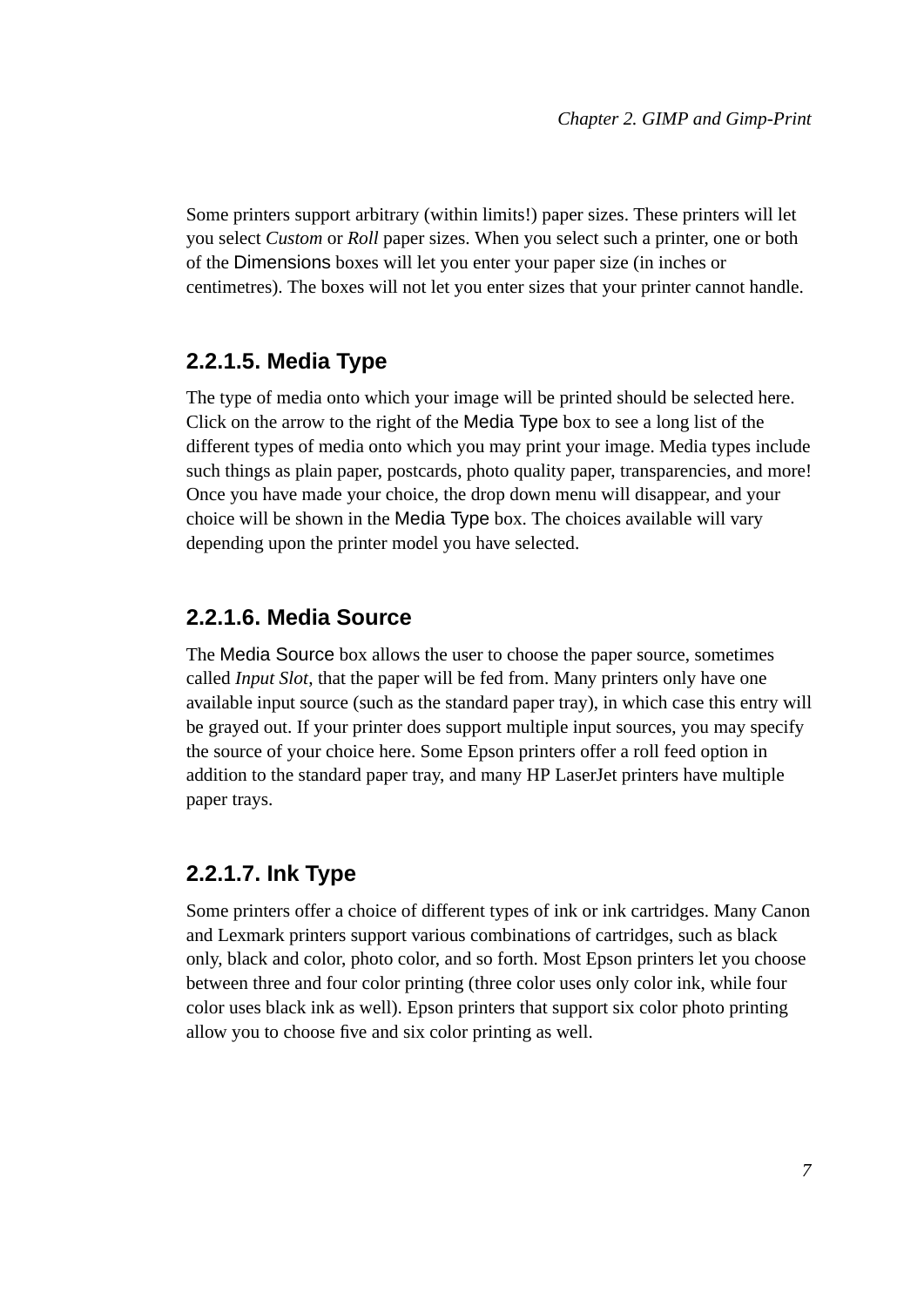#### **2.2.1.8. Resolution**

Click on the arrow to the right of the Resolution box to see a long list of resolutions at which you can print your image. The list is written with the lowest resolution at the top, with increasing resolution (and generally improved printing quality) as you approach the bottom of the list. Different printers support different resolution options, and many printers support different quality choices using the same basic resolution. In this menu are a few terms which may be unfamiliar to you, and they will now be explained.

#### <span id="page-15-0"></span>**2.2.1.8.1. DPI**

DPI is an acronym which stands for *D*ots *P*er *I*nch. This term refers to the number of dots that your printer will print in a space of one inch (approximately 2.54 cm). This is highly dependent upon the capability of your printer. Resolutions below 300 DPI are used for draft quality. For general purpose printing, select 300 - 360 DPI. Higher quality printing can be achieved by selecting 600 - 720 DPI. Settings higher than this are used for the highest possible quality for printing photographs and other high quality graphics. Experiment with your printer and these settings with different types of graphics and photographs to see what results you can obtain with your printer. High resolutions (large numbers of dots per inch) require substantial image processing time, and the print files can be very large; it's not uncommon for a full page, 1440x720 DPI image to require 100 MB of temporary storage!

#### <span id="page-15-1"></span>**2.2.1.8.2. Draft or Fast Economy Draft**

When this text appears next to the resolution, it refers to the fact that the quality will be relatively low, but suitable for rough drafts. Draft quality is higher than fast economy draft. These options will give you the fastest printing speed. Economy Draft uses less ink, and as a result the image will be pale. These modes are generally not very useful for printing photographs.

#### <span id="page-15-2"></span>**2.2.1.8.3. Unidirectional**

When printing an image, you have probably noticed the print head inside the printer moving back and forth across the print media. Many printers are capable of putting ink on the page regardless of which direction the print head is moving. However,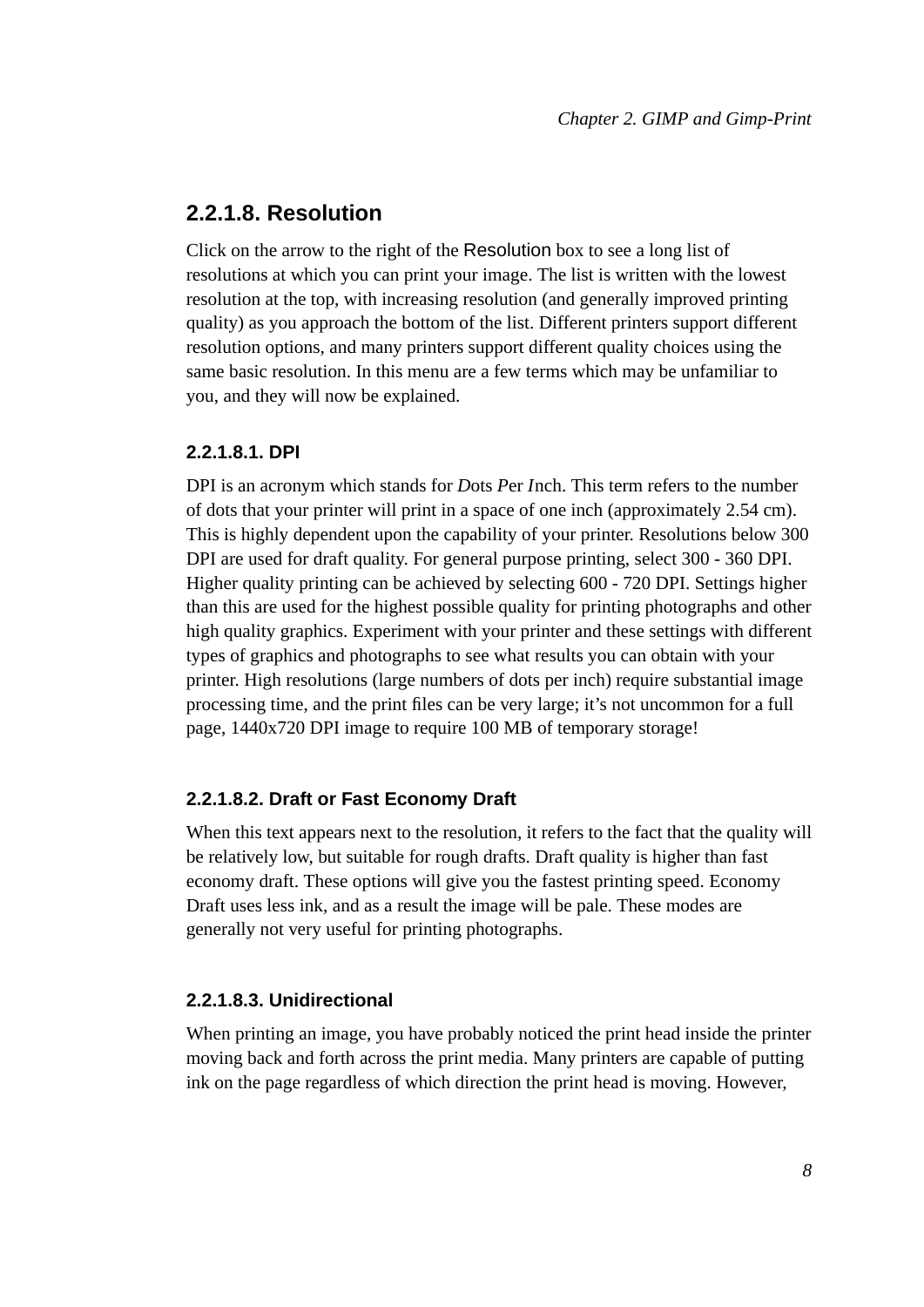quality can sometimes be improved by only putting ink on the page when the printer head is moving in one direction. The Unidirectional setting instructs the software to only place ink on the page when the print head is moving one way. When the print head returns, it will not place ink on the page. On many printers, the print quality is better, at the expense of printing speed.

#### <span id="page-16-0"></span>**2.2.1.8.4. High(est) Quality**

With lower quality print modes, one may see an effect where the printed image looks like it has rows of stripes with a small separation between the stripes. This effect is called "banding" and is undesirable. In the *high* and *highest* quality modes, the printer will make more passes over the same part of the page in order to improve quality and (reduce or) eliminate banding. This requires more temporary disk space and prints more slowly, but does not require significantly more processing time.

#### <span id="page-16-1"></span>**2.2.1.8.5. Microweave**

Certain Epson printers (older models mostly) support a printing mode called *Microweave*. This mode uses special software within the printer to improve the print quality. Microweave print modes will usually produce better quality output than non-Microweave modes, with only a small performance penalty. If Microweave is not listed at your chosen resolution, fear not. In those cases, the non-Microweave print modes offer similar printing quality improvements.

#### <span id="page-16-2"></span>**2.2.1.8.6. DMT**

<span id="page-16-3"></span>DMT is an acronym which stands for *D*ot *M*odulation *T*echnology. This term refers to a print mode used by certain Canon printers to improve the quality of the printed output. Unfortunately, at this time, all of the available DMT modes do not work correctly. The cases which do work correctly will offer significantly improved printing quality.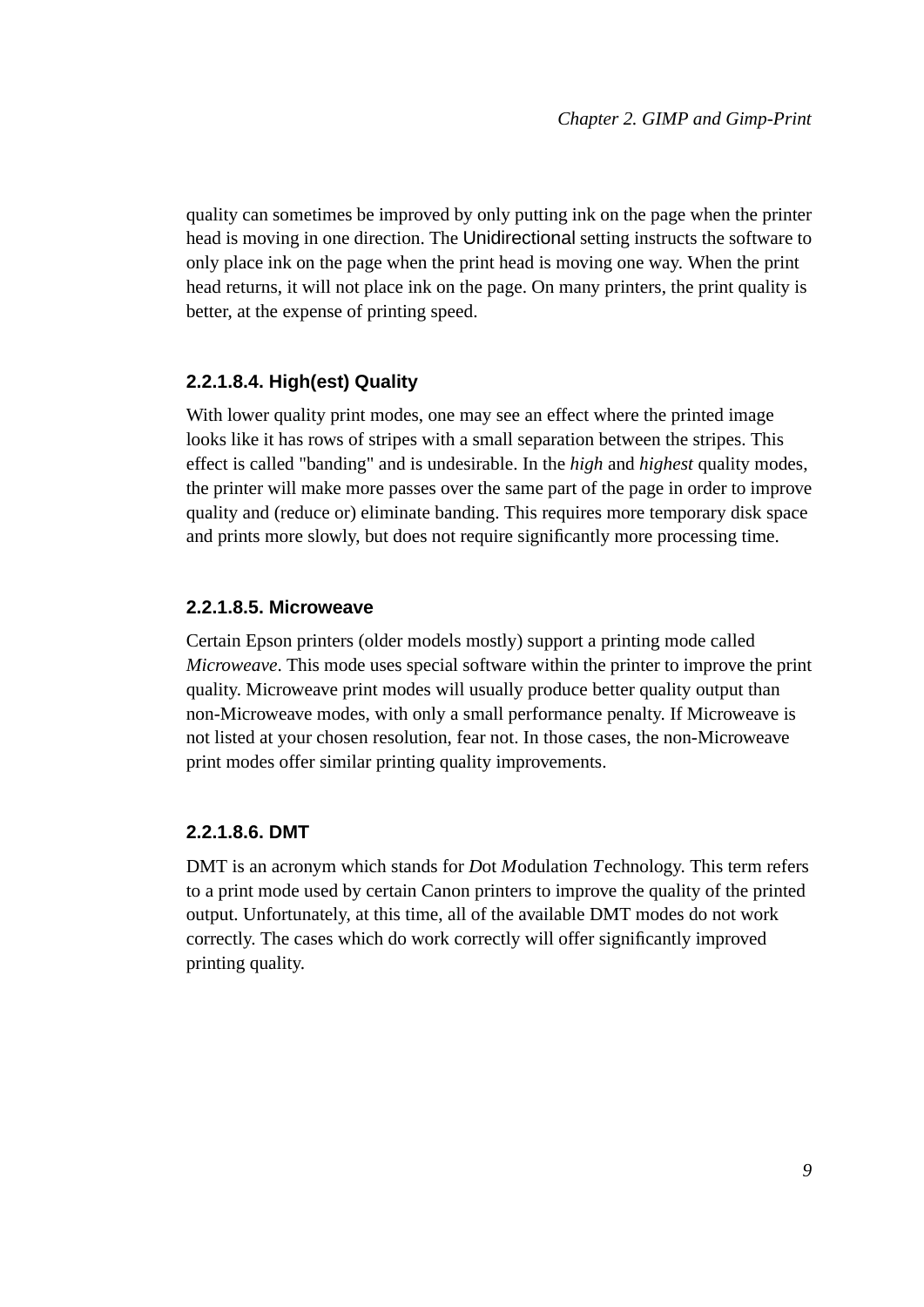### **2.2.2. Preview**

Notice in the upper left of the window is a preview of your image. This preview is a representation of where your picture will print on the selected media, and approximately what it will look like. This preview will be updated as you modify selections in the Position, Size, Media Size, and Output Type portions of the window. You may also select the image with your mouse and move it manually if you wish. In doing so, you will note that the Position settings are updated accordingly. Take note of the arrow, which points toward the top of the media, where top is the first part of the media to enter the printer.

The preview may be moved around the page as follows:

- Clicking and dragging the *left* (primary) mouse button moves the image around the page as you would expect; the image moves with the mouse.
- Clicking and dragging the *middle* mouse button moves the image around the page in a finer fashion, such that each pixel of mouse movement moves the image by one point (1/72 inch). This allows very fine placement of the image on the page.
- Clicking and dragging the *right* (secondary) mouse button moves the image around the page much the same as with the left button, but the image will only move in units of the image size. Thus, if the image is one inch wide and two inches tall, the image will not move at all until you have moved the mouse far enough so that the image would be moved one inch vertically and two inches horizontally. This is handy if you wish to print multiple images of the same size on one piece of paper.
- If you hold down the *shift* key on the keyboard when you click and drag the mouse, the image will only move in the horizontal or vertical direction (depending upon which way you first move the mouse). This allows you to constrain motion to the horizontal or vertical.
- <span id="page-17-0"></span>• If you click another button while dragging the mouse, the image will immediately return to the position it was in before you clicked the mouse the first time. This allows you to not move the image if you have started moving it and have decided that you don't want to move it. The preview will not respond to the mouse until you release all of the mouse buttons and click and drag afresh.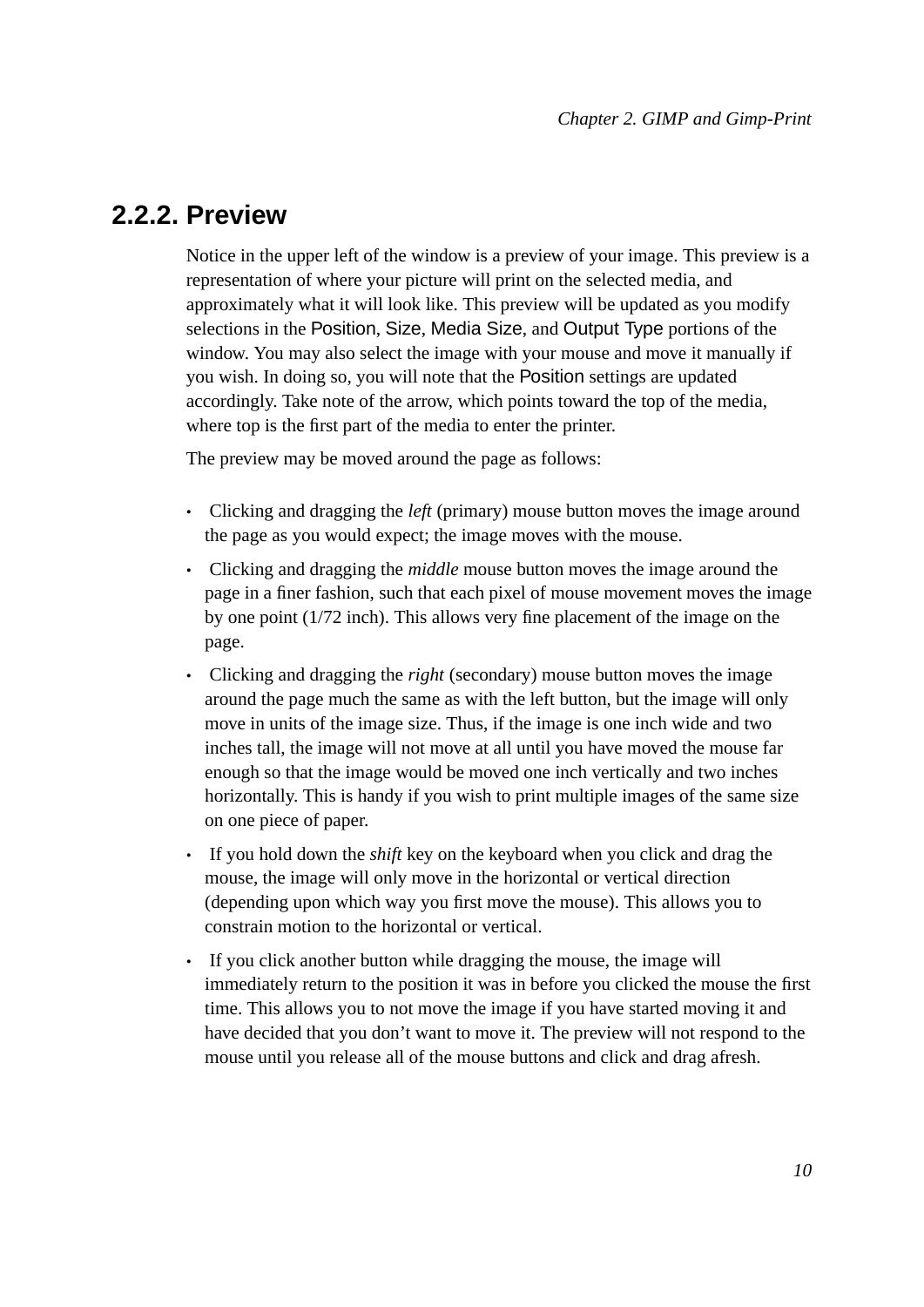### <span id="page-18-0"></span>**2.2.3. Position**

#### **2.2.3.1. Orientation**

The Orientation menu allows the user to choose the orientation of the paper. The menu selections are Auto, Portrait, Landscape, Upside down, and Seascape. Click on the rectangular tab to see these choices and make your selection. When you have done so, the pulldown menu will have disappeared, and your choice will appear. Also, note that the preview image will have changed accordingly.

When set to Auto, the software will make an intelligent choice of orientation based on the dimensions of the image to be printed. Portrait orients the print media with the longest edge going from top to bottom, while Landscape orients the paper with the longest edge going from side to side. Upside down and Seascape orient the paper the same as Portrait and Landscape respectively, with the difference being that the image is rotated 180 degrees.

#### <span id="page-18-1"></span>**2.2.3.2. Automatic Centering**

There are three buttons that deal with centering an image. The leftmost button is the Vertically button, the middle button is the Both button, and the rightmost button is the Horizontally button. Use the Both button to center your image both horizontally and vertically. This will cause the top and bottom borders to be equal, and the left and right borders to be equal. If you have placed your image manually by using the mouse button, then you may center the image in the horizontal direction only by clicking on the Horizontally button. Likewise, to adjust the image only in the vertical direction, click on the Vertically button. Note that in each case, the image is centered with regard to the edges of the media, and without regard to the printable portion of the media. Many printers are incapable of printing to each edge of the media. Some media may have edges which detach. Consult your printer documentation for more details regarding your printer's capabilities in this regard.

#### <span id="page-18-2"></span>**2.2.3.3. Manual Settings**

You will notice that there are six boxes that contain numbers just below the Orientation menu and just above the GUI buttons related to centering an image.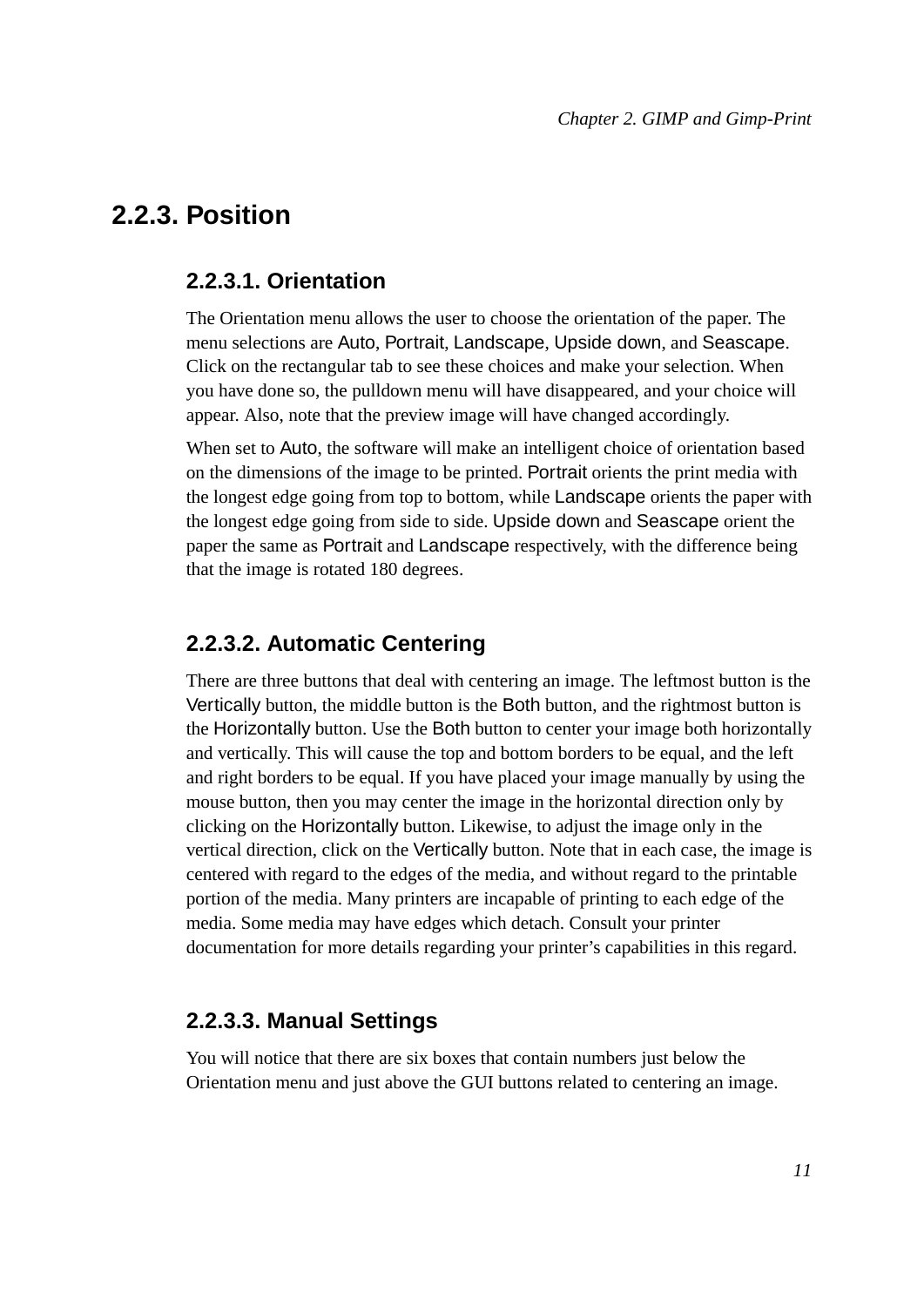When you move the preview image manually with the mouse, or when you click on one of the centering buttons, the preview image moves and these six boxes get updated.

#### <span id="page-19-0"></span>**2.2.3.3.1. Left**

The number appearing in the Left box denotes the number of units (cm or inches) that the left side of the image will be printed away from the left edge of the media. You may select the units by clicking the Inch or cm buttons in the Units section just below these GUI boxes.

#### <span id="page-19-1"></span>**2.2.3.3.2. Right**

The number appearing in the Right box denotes the number of units (cm or inches) that the right side of the image will be printed away from the left edge of the media. You may select the units by clicking the Inch or cm buttons in the Units section just below these GUI boxes.

#### <span id="page-19-2"></span>**2.2.3.3.3. Right Border**

The number appearing in the Right Border box denotes the number of units (cm or inches) that the right side of the image will be printed away from the right edge of the media. You may select the units by clicking the Inch or cm buttons in the Units section just below these GUI boxes.

#### <span id="page-19-3"></span>**2.2.3.3.4. Top**

The number appearing in the Top box denotes the number of units (cm or inches) that the top side of the image will be printed away from the top edge of the media. You may select the units by clicking the Inch or cm buttons in the Units section just below these GUI boxes.

#### <span id="page-19-4"></span>**2.2.3.3.5. Bottom**

The number appearing in the Bottom box denotes the number of units (cm or inches) that the bottom side of the image will be printed away from the top edge of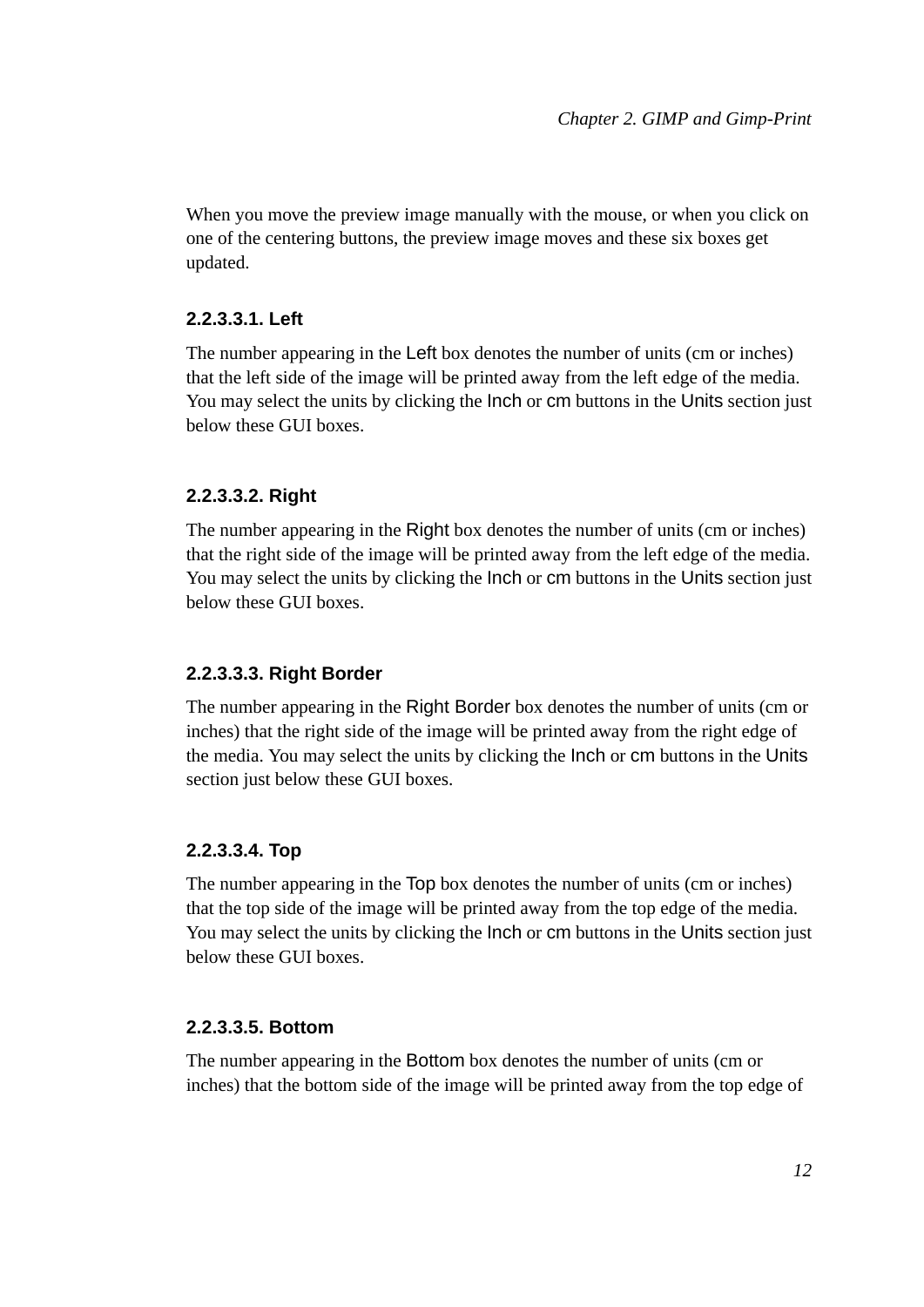the media. You may select the units by clicking the Inch or cm buttons in the Units section just below these GUI boxes.

#### <span id="page-20-0"></span>**2.2.3.3.6. Bottom Border**

The number appearing in the Bottom Border box denotes the number of units (cm or inches) that the bottom side of the image will be printed away from the bottom edge of the media. You may select the units by clicking the Inch or cm buttons in the Units section just below these GUI boxes.

### <span id="page-20-2"></span><span id="page-20-1"></span>**2.2.4. Size**

#### **2.2.4.1. Slider Bar and Spin Box**

The slider bar can be moved as desired by the user. Notice that while sliding this bar, the preview image changes accordingly. One will also note that several boxes in the Gimp-Print GUI change values when this bar is moved. These boxes are the six position boxes (left, right, right border, top, bottom, bottom border), the two size boxes (width and height), and the spin box to the right of the slider bar.

This slider bar is used to scale the image to a desirable size, but the same effect can be obtained by either clicking an arrow on the spin box to the right of this slider bar, or by manually typing a number into this spin box. Notice that by setting the spin box in this way, the slider bar is also moved. All of the described methods will cause the image to be scaled accordingly.

#### <span id="page-20-3"></span>**2.2.4.2. Scale by Percent or PPI**

One may choose to scale the image by a percentage, or by PPI, which means "*p*ixels *p*er *i*nch". Click the radio button next to the word to set the desired scaling factor.

When scaling by a percentage, the number reflected in the spin box next to the slider bar represents the percentage relative to the full size of the selected print medium. For example, with this spin box set to 50, the image will be scaled to 50%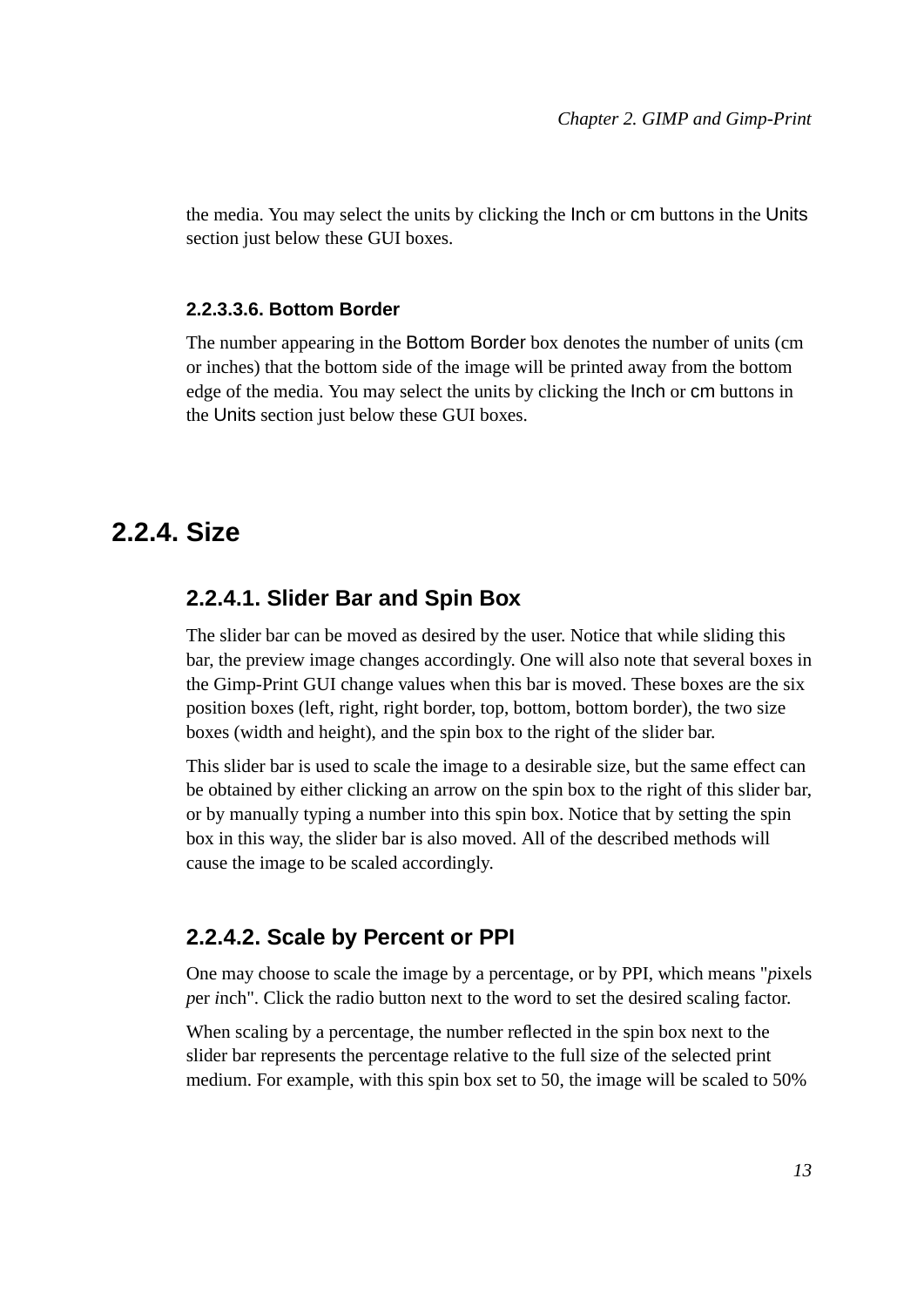of the size of the print medium. When set to 100, the image will attempt to fill the print medium, within the constraints of maintaining the proper aspect ratio and the margins of the selected print medium. This effect can be seen in the preview window.

When scaling by PPI, the number reflected in the spin box next to the slider bar represents the number of pixels that will be printed per inch. For example, if the user is printing a 640x480 image at a size of 6.4x4.8 inches (as measured by the size boxes), the image will be printed at 100 DPI.

#### <span id="page-21-0"></span>**2.2.4.3. Use Original Image Size**

By clicking this button, the image will be scaled to as close to the native size of the image as possible. This effect can immediately be seen in the preview image.

The native image size may be found or set in the GIMP by selecting Image/Scale Image in the GIMP. Under the Print Size and Display Unit group in the Scale Image dialog, you can determine (or change) the width and height of the image, or choose the resolution.

#### <span id="page-21-1"></span>**2.2.4.4. Width and Height**

These boxes show the size of the printed image in either inches or centimeters (depending on which unit is selected). The user may choose to manually modify these values. When one value is modified, the other value is automatically modified in order to maintain the aspect ratio (the ratio of width to height). This effect can be immediately seen in the preview image.

#### <span id="page-21-2"></span>**2.2.4.5. Units**

<span id="page-21-3"></span>The units can be set to inches or centimeters by clicking the appropriate radio button next to the desired unit. This setting effects the values printed in the six position boxes (left, right, right border, top, bottom, bottom border) and the two size boxes (width and height).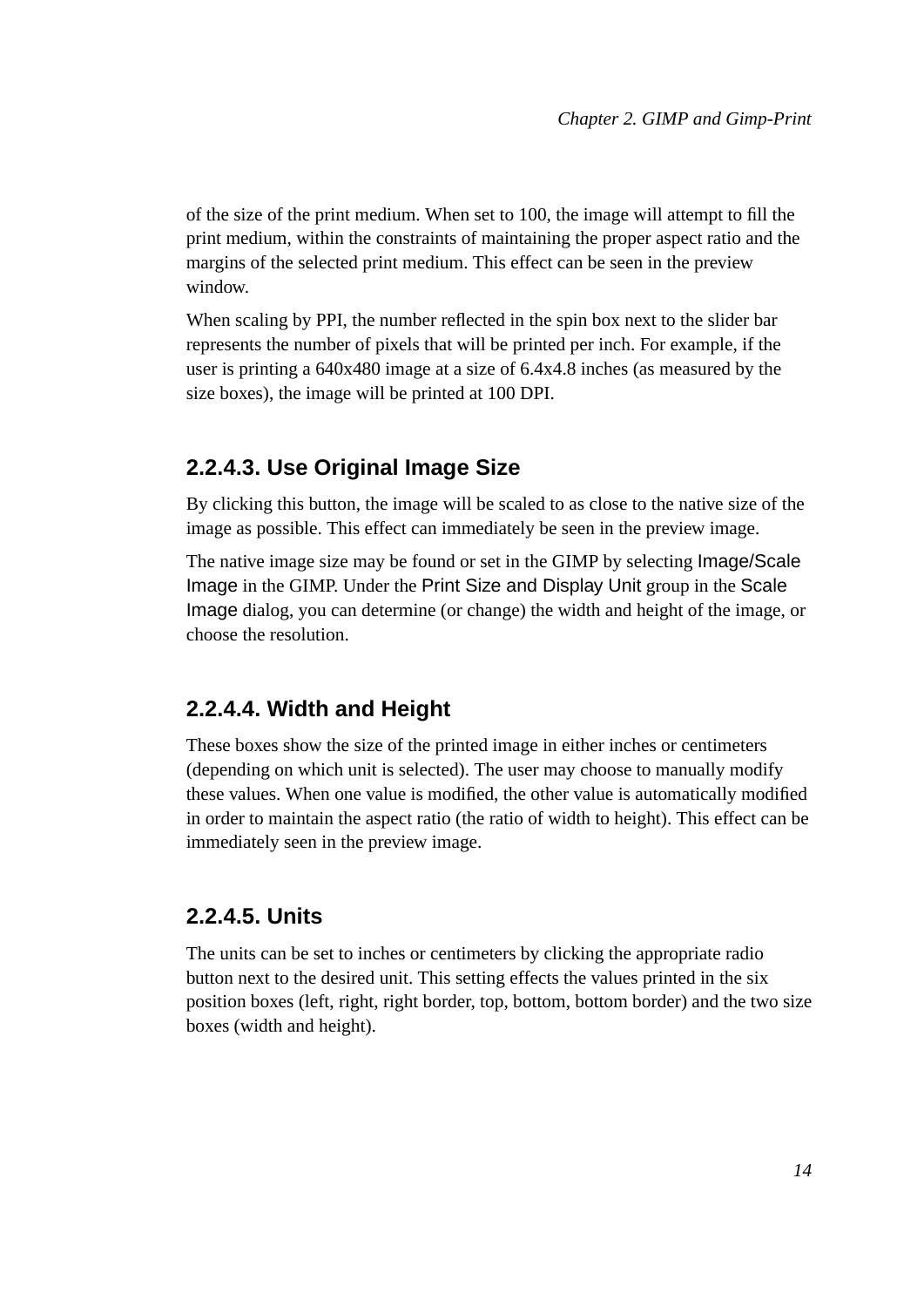### **2.2.5. Image/Output Settings**

By clicking on the tab labeled Image/Output Settings, the Gimp-Print window will appear as shown in [Figure 2-4](#page-10-1). Notice that there are two sections to this portion of the window, namely, Image Type and Output Type.

#### <span id="page-22-1"></span><span id="page-22-0"></span>**2.2.5.1. Image Type**

#### **2.2.5.1.1. Line Art**

This setting tells the printer driver to generate color quickly. The color is bold and bright, but color accuracy is not very good. There may also be some unexpectedly sharp transitions in colors. This mode is acceptable for printing text with small amounts of color, and may be acceptable for presentation graphics.

#### <span id="page-22-2"></span>**2.2.5.1.2. Solid Colors**

This mode produces color which is considerably more accurate than the Line Art mode, but with a reduction in performance. In general, hues will be accurate but tonalities may not be accurate. There should be no sharp transitions in colors. This mode is good for printing presentation graphics in most cases.

#### <span id="page-22-3"></span>**2.2.5.1.3. Photograph**

This mode produces the most accurate colors and tonalities at a greater cost in performance. This is the mode to use when printing high quality photographs or other high quality images.

#### <span id="page-22-4"></span>**2.2.5.2. Output Type**

<span id="page-22-5"></span>The user is given the choice of color, black and white, and grayscale. Color is selected when the desired output is to be in color. Greyscale will result in the printed image having various shades of grey. Black and white is just that. The effect of this setting can be seen in the preview window.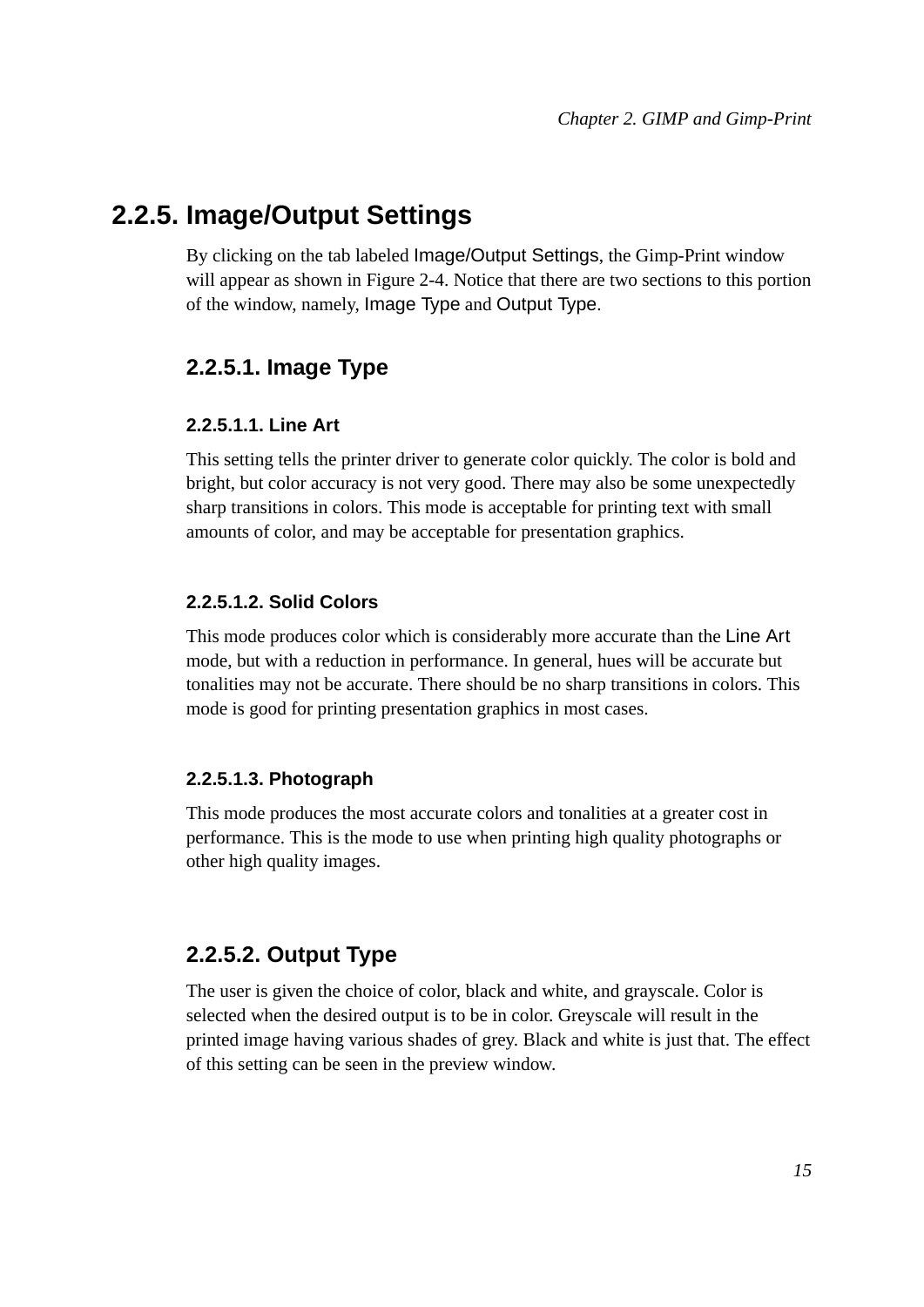#### **2.2.5.3. Adjust Output**

Clicking on this button causes the Print Color Adjust window to appear (see [Figure](#page-23-3) [2-7](#page-23-3)). In this window, one will see a representation of the image to be printed as well as several slider bars. These slider bars collectively adjust many different aspects of the image. The values can also be adjusted by clicking the arrows or by typing a value into the appropriate spin box on the right side of each slider bar.

#### <span id="page-23-3"></span>**Figure 2-7. The Print Color Adjust Window**

| Chelmsford Middle<br>Chipping Ongar A128<br>Brentwood<br>Kelvedon Hatch A 128<br>Industrial Estates<br>Secret Nuclear Bunker |       |                      |
|------------------------------------------------------------------------------------------------------------------------------|-------|----------------------|
| Brightness: [                                                                                                                | 1.000 | ⇒                    |
| Contrast:                                                                                                                    | 1.000 | ⇒                    |
| Cyan:                                                                                                                        | 1.000 | ⇒                    |
| Magenta:                                                                                                                     | 1.000 | $\overrightarrow{ }$ |
| Yellow:                                                                                                                      | 1.000 | ⊰                    |
| Saturation:                                                                                                                  | 1.000 | $\overrightarrow{ }$ |
| Density:                                                                                                                     | 1.000 | $\overrightarrow{ }$ |
| Gamma:                                                                                                                       | 1.000 | ⇒                    |
| Dither Algorithm: Adaptive Hybrid                                                                                            |       |                      |
| Set Defaults                                                                                                                 | Close |                      |

#### <span id="page-23-0"></span>**2.2.5.3.1. Brightness**

Adjust the brightness of the image. A setting of 0.0 gives a fully black image, while a 2.0 setting gives a fully white image. Values greater than 1.0 will result in black not being solid and highlights turning white; values less than 1.0 will result in white not being perfectly clear and shadows turning black.

#### <span id="page-23-1"></span>**2.2.5.3.2. Contrast**

<span id="page-23-2"></span>Adjust the contrast of the image. A setting of 0.0 gives a solid gray for the entire image, the exact gray depending upon the brightness chosen.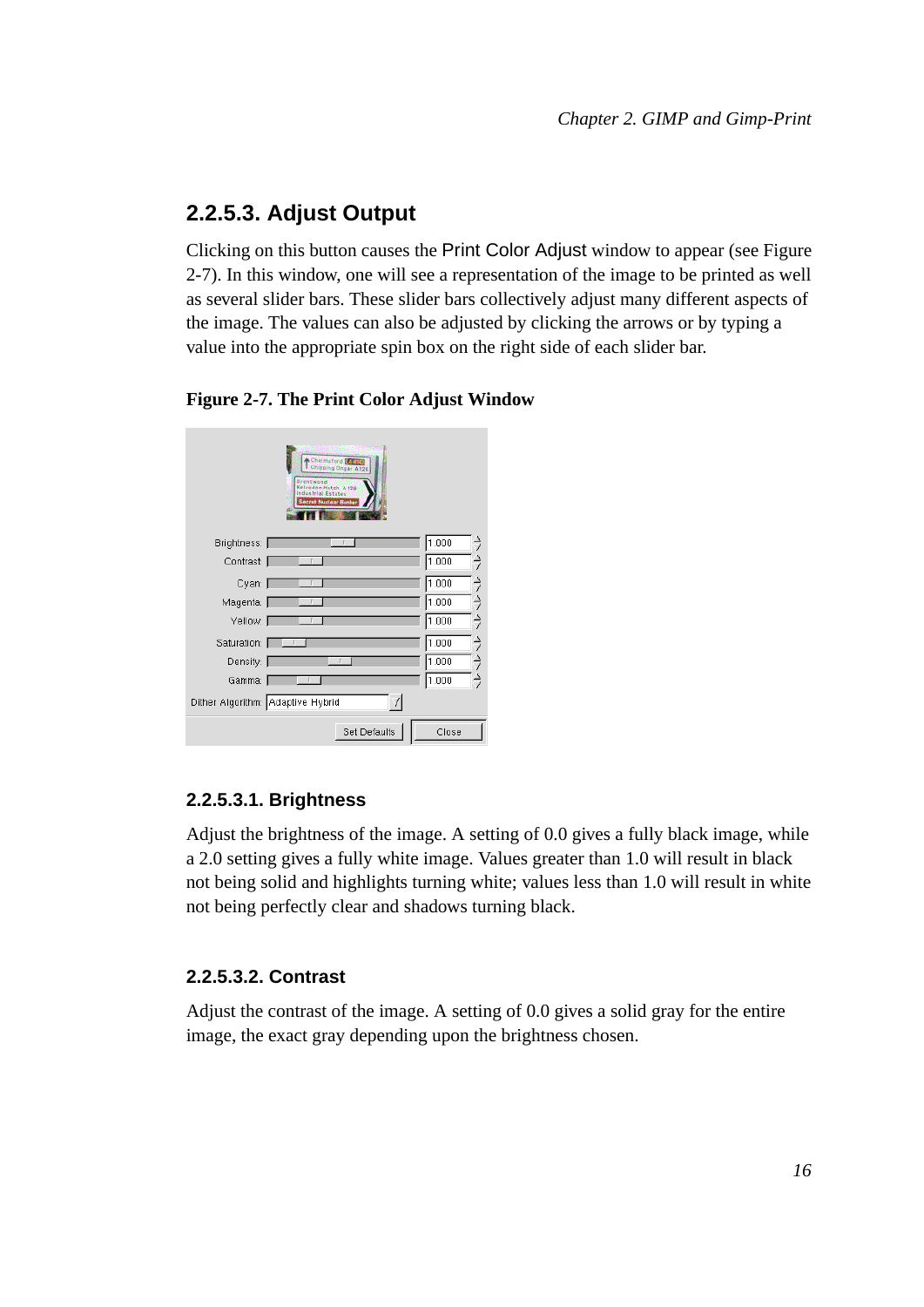#### **2.2.5.3.3. Cyan, Magenta, Yellow**

These three options allow specification of the cyan, magenta, and yellow levels independently, for rebalancing the levels. Normally, these should be adjusted to yield neutral gray, but they can be used for other effects.

#### <span id="page-24-0"></span>**2.2.5.3.4. Saturation**

Adjust the brilliance of colors. A setting of 0.0 results in pure grayscale. A saturation setting of less than 1.0 results in more muted colors. A saturation setting of greater than 1.0 results in more vibrant colors. Very high saturation often results in very strange effects, including posterization and banding that might not be expected. For normal purposes, the saturation should generally be set to a value less than 1.5.

#### <span id="page-24-1"></span>**2.2.5.3.5. Density**

Adjust the amount of ink deposited on the paper. If you have chosen the correct paper type and are getting ink bleeding through the paper or puddling, try reducing the density to the lowest value you can while still achieving solid black. If black is not solid black, even with the contrast and brightness at 1.0, try increasing the density. Note that changes to this setting will not be visible in the image preview.

All of the supported printers actually need less than 100% ink density in most cases, so the actual density is something other than the nominal density setting. The effective density setting cannot go above 100%, so if a value specified will result in an excessively high density level, it will be silently limited to a setting of 1.0.

#### <span id="page-24-2"></span>**2.2.5.3.6. Gamma**

<span id="page-24-3"></span>Adjust the gamma of the image, over and above the printer-specific correction. Gamma less than 1.0 will result in a darker image; gamma greater than 1.0 will result in a lighter image. Unlike brightness, gamma adjustment does not change the endpoints; it merely changes the shape of the input->output curve.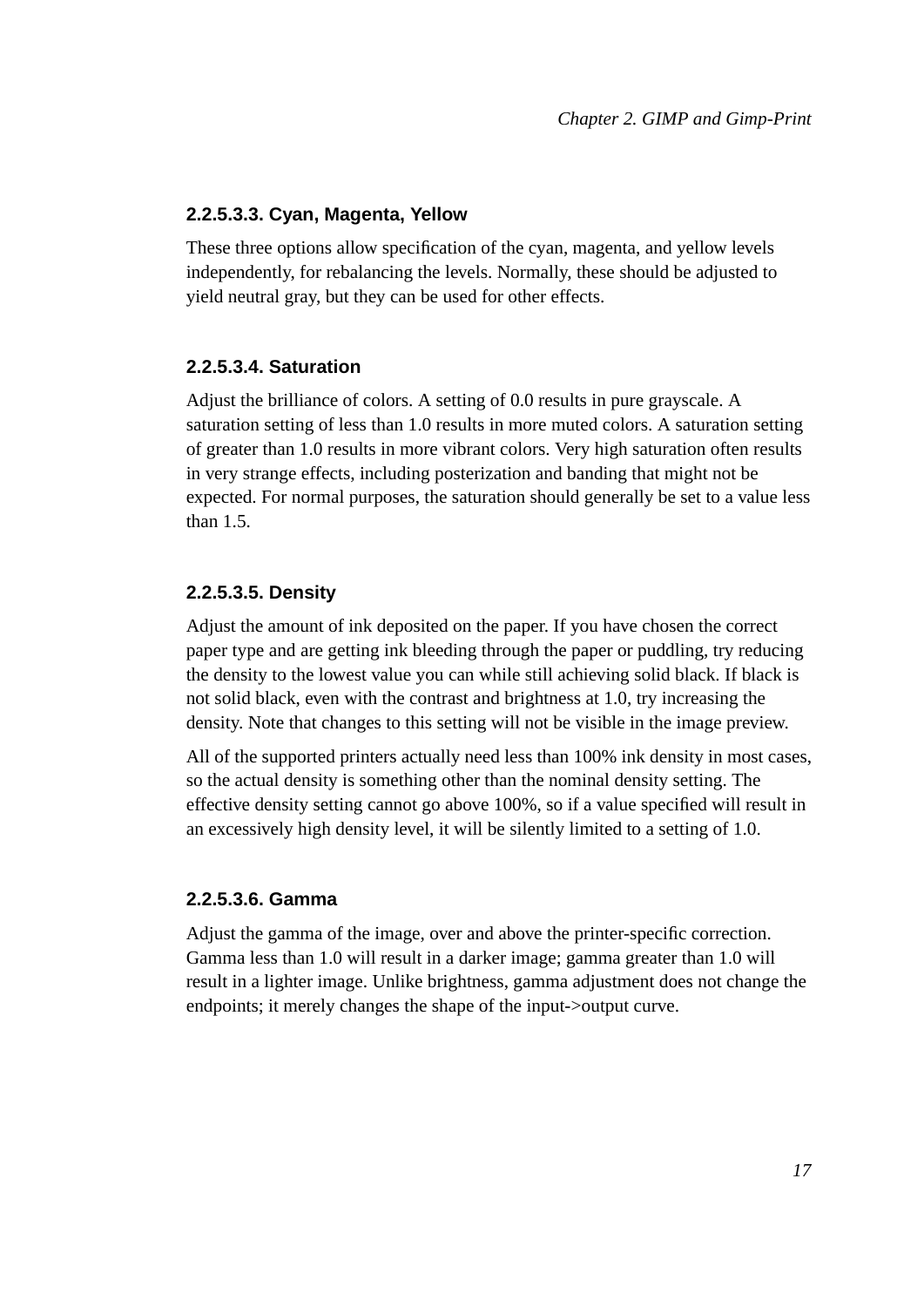#### **2.2.5.3.7. Dither Algorithm**

The recommended dither algorithm is Adaptive Hybrid (which is the default) for text or other fine black detail, or if this is mixed with continuous tone images. The Ordered dithering algorithm is just as good (and somewhat faster) for pure continuous-tone images and photographs, but may yield poor results with text or other fine detail, particularly at high printing resolutions.

The Fast algorithm gives the fastest results at the expense of color accuracy. It is a simplified ordered dither. On simple four color printers (or other printers used in four color mode), the quality is similar to Ordered, although dark gray rendition is not as good due to a simpler transfer between black and colored ink. With six-color printers, color rendition is somewhat worse, but it should be quite usable in cases where optimum quality is not critical. In black and white, it is an efficient way to render grayscale, but it may not give best results when used with variable dot size printers (modern Epson printers, or Canon printers using DMT). On rare three color printers (CMY only) the results should be identical to ordered dither.

Very Fast is even faster than Fast, with even more loss of quality. Color and grayscale output will show strong patterning that resembles screening, although it isn't. On laser printers, and possibly on certain kinds of text and line art, Very Fast dithering may actually yield the best quality.

Error diffusion algorithms (Hybrid Floyd-Steinberg is such an algorithm) perform very well at high densities, and are capable of rendering very fine detail rather well, but they tend to exhibit artifacts in the form of "waves" or "worms" of dots which results in noticeable texturing in pale areas. Furthermore, pale areas immediately adjacent to white take a while to "build up" sufficient error to print at all. This is sometimes called "tearing" or "waterfalling".

#### <span id="page-25-0"></span>**2.2.5.3.8. Set Defaults and Close**

<span id="page-25-1"></span>When the Set Defaults button is clicked, the slider bar settings will return to their default values. The dither algorithm setting is uneffected. The Print Color Adjust window will close when the Close button is clicked.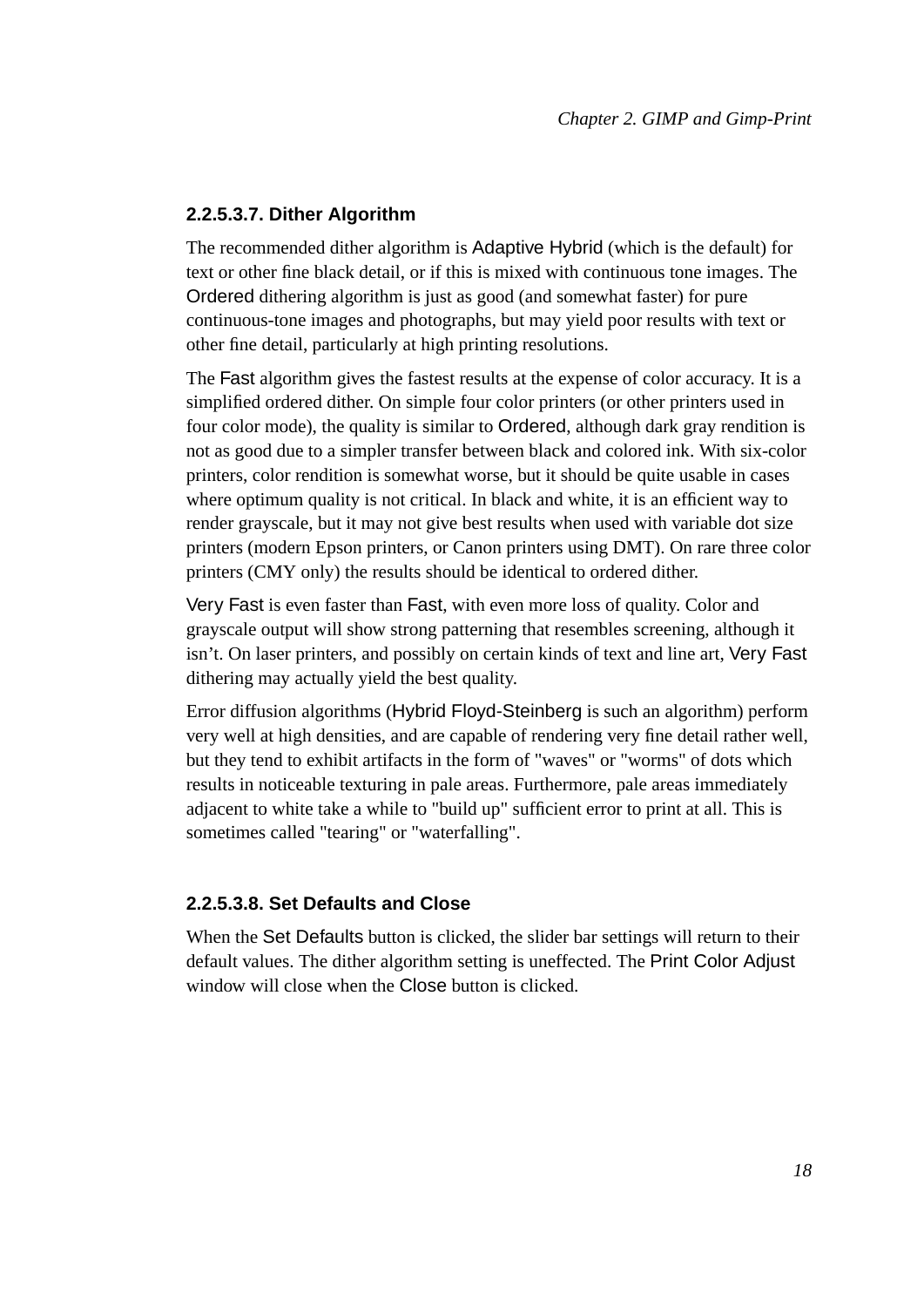### **2.2.6. Printing and Saving Settings**

At the bottom of the Gimp-Print window, there are five buttons labeled About, Print and Save Settings, Save Settings, Print, and Cancel. The About button will show information about the Gimp-Print software, such as the version number, authors names, project web site, and software licensing. After clicking on the About, read the information, and then close the window by pressing the OK button.

The Print and Save Settings button will save the current settings and then print the desired image. Recall that these settings are saved in  $\sim$  / .gimp-1.2/printrc. The Save Settings button will only save the settings. The Print button will print the image only. The Cancel will close the Gimp-Print GUI window.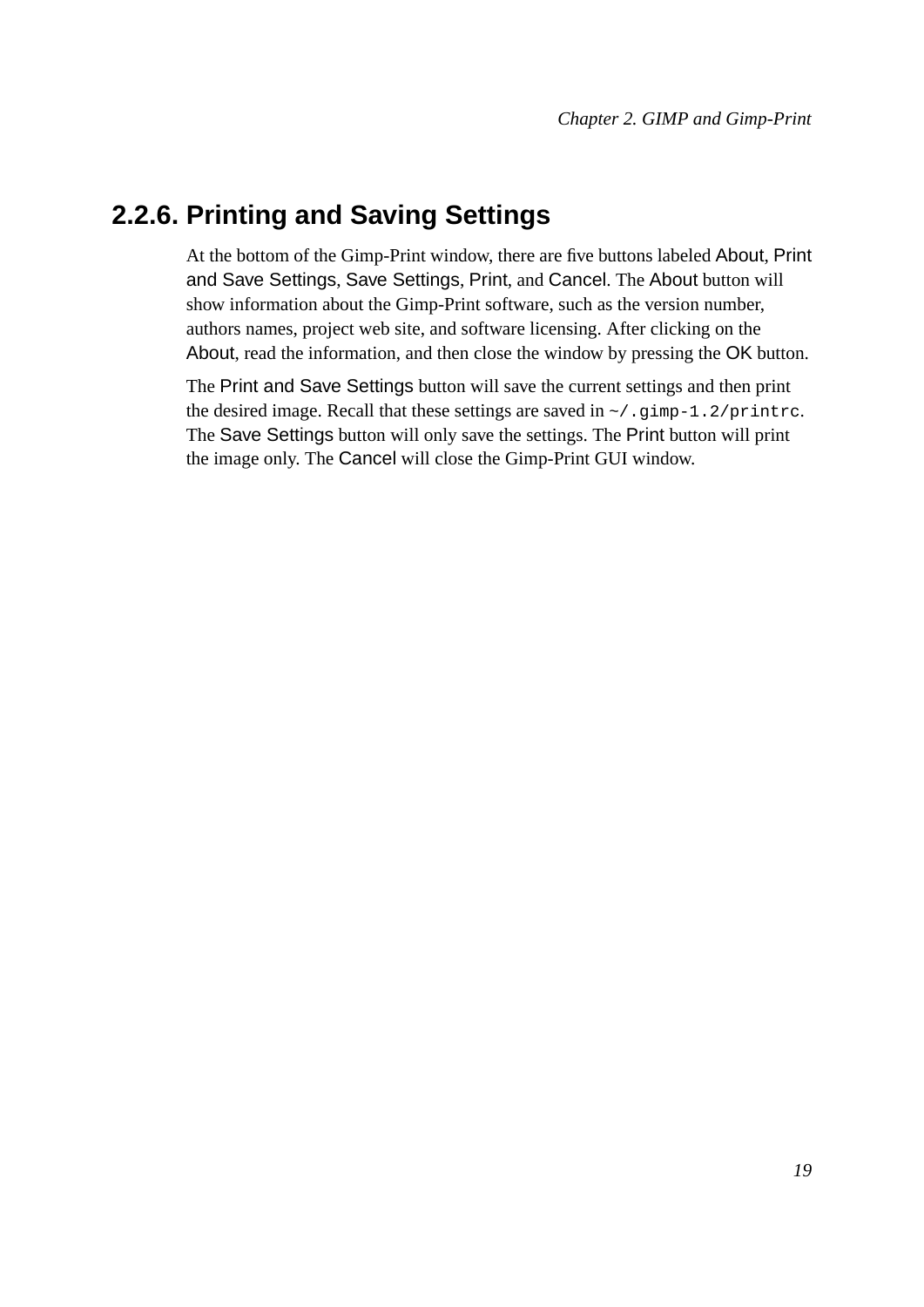# <span id="page-27-0"></span>**Chapter 3. CUPS and Gimp-Print**

### <span id="page-27-1"></span>**3.1. Introduction**

CUPS is an acronym which stands for *C*ommon *U*nix *P*rinting *S*ystem. It is assumed that the reader has properly installed the CUPS software and the Gimp-Print software. This section will discuss adding a printer to CUPS that uses a Gimp-Print printer driver, as well as how to modify the various settings supplied by Gimp-Print. This will be a rather quick explanation, as the CUPS software is quite well documented, and it is not my intention to attempt to duplicate the CUPS documentation here.

## <span id="page-27-2"></span>**3.2. CUPS Printer Installation**

This explanation will use the web interface provided by CUPS. First, aim your favorite web browser at the CUPS server (http://localhost:631). The following screen should appear within your browser.

#### <span id="page-27-3"></span>**Figure 3-1. The CUPS Startup Window**

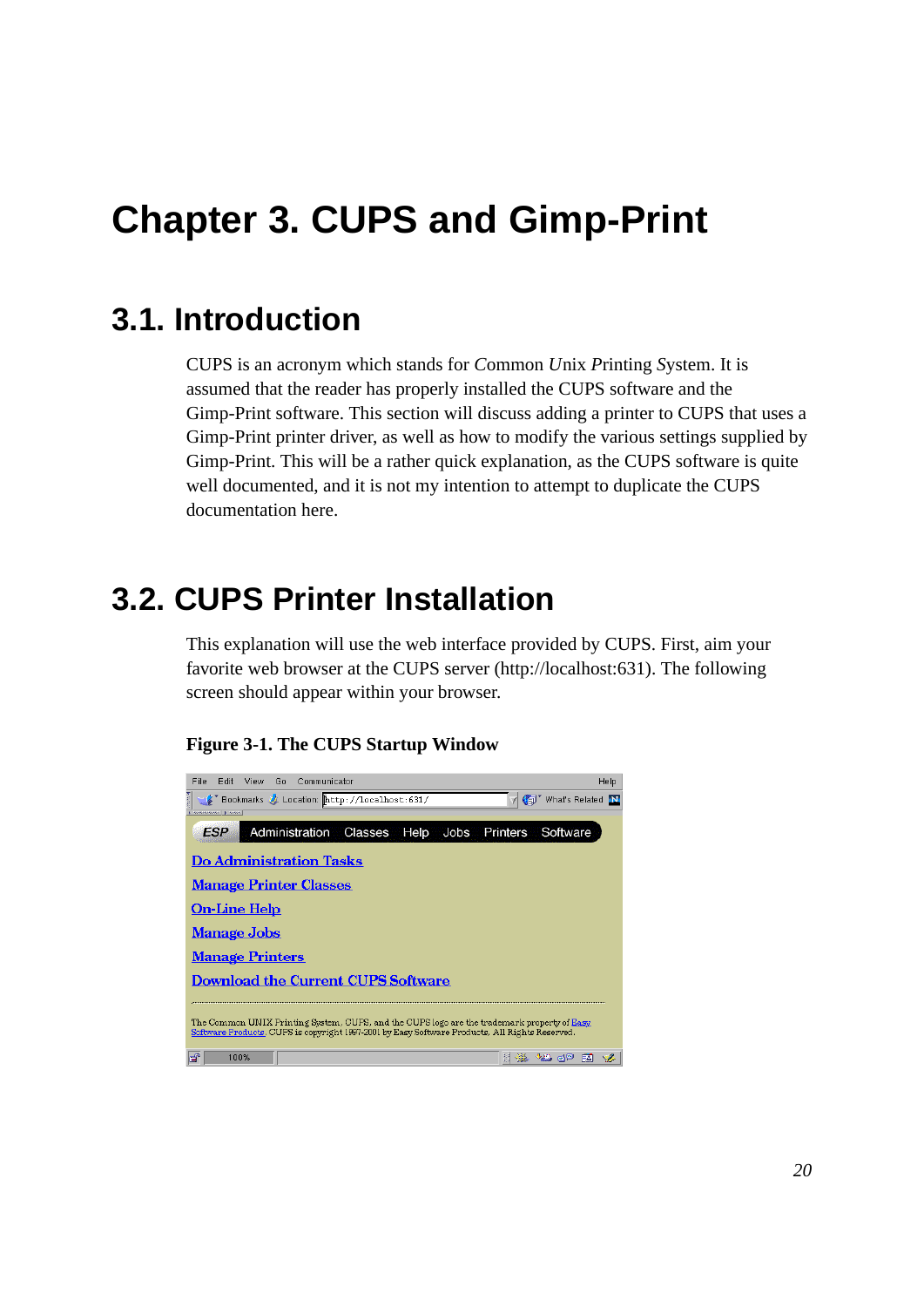Now, you may click on either the word Printers in the bar at the top of the page, or you may click on the Manage Printers text. In either case, the next screen you see will look like this one if you have not yet configured any printers.

#### **Figure 3-2. The CUPS Printers Window**

<span id="page-28-0"></span>

At this time, click on the Add Printer button. You will then see the Admin screen (shown below).

#### <span id="page-28-1"></span>**Figure 3-3. The CUPS Admin Window**

| File<br>Communicator<br>Help<br>Fidit<br>View<br>Gn                                                                                                                                          |
|----------------------------------------------------------------------------------------------------------------------------------------------------------------------------------------------|
| <mark>本"</mark> Bookmarks 20 Location: http://localhost:631/admin/?op=add-pr 7 GJP" What's Related 12                                                                                        |
| <b>NUMBER OF STREET</b>                                                                                                                                                                      |
| <b>ESP</b><br>Administration Classes Help Jobs Printers Software                                                                                                                             |
| Admin                                                                                                                                                                                        |
| <b>Add New Printer</b>                                                                                                                                                                       |
| Name: epson870                                                                                                                                                                               |
| Location: Andy's computer room                                                                                                                                                               |
| Description:<br>Epson Stylus Color Photo 870                                                                                                                                                 |
| Continue                                                                                                                                                                                     |
|                                                                                                                                                                                              |
| Copyright 1993-2001 Easy Software Products, All Rights Reserved. The Common UNIX Printing<br>System, CUPS, and the CUPS logo are the trademark property of Easy Software Products. All other |
| trademarks are the property of their respective owners.                                                                                                                                      |
| ਵਿੰ                                                                                                                                                                                          |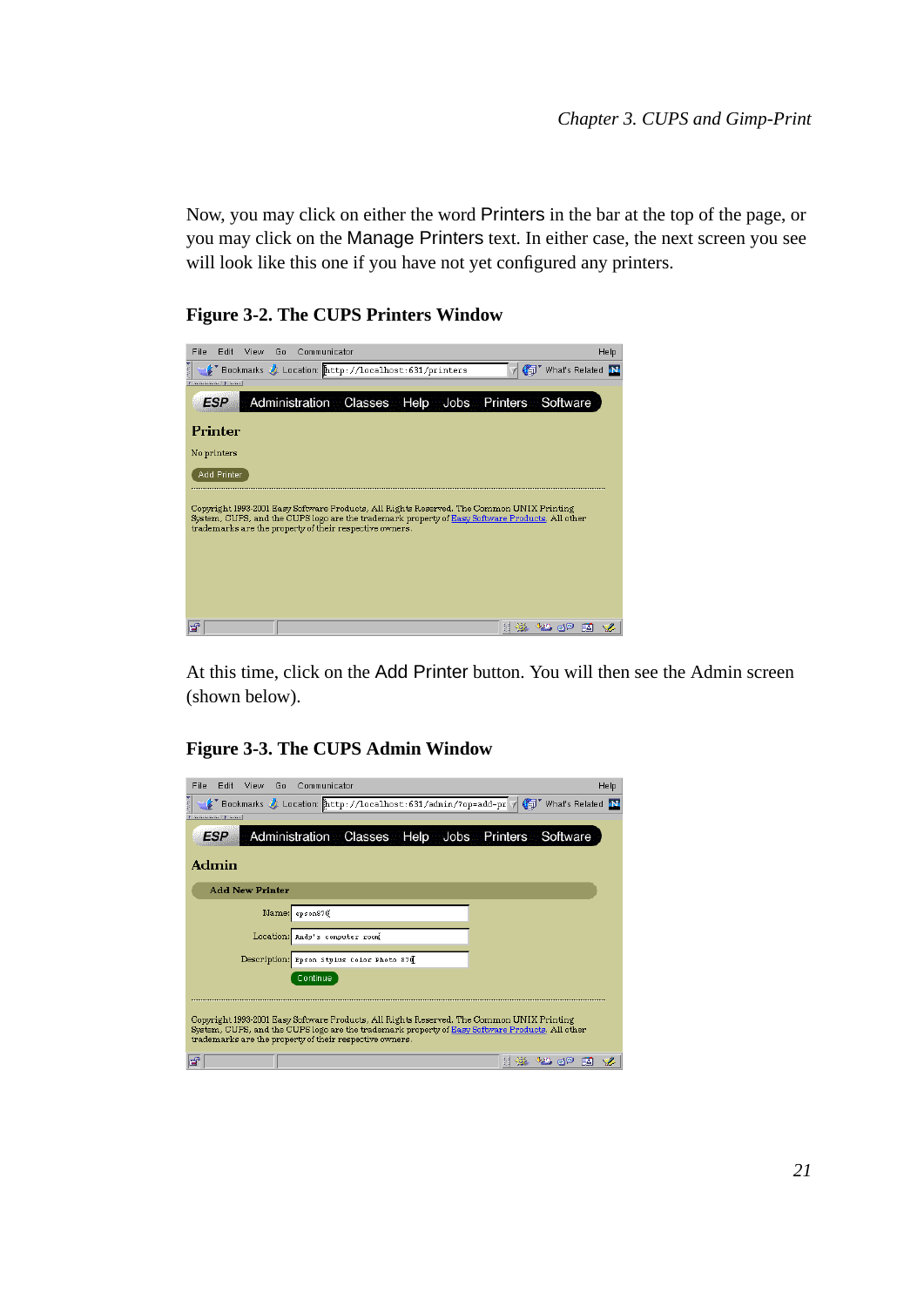Notice in the screenshot that the three boxes are shown after the author filled them in for his printer at home. You will need to fill in an appropriate name of your printer, its location, and a description which meets your own needs. Once this is done, click on the Continue button, and then this screen will appear.

#### <span id="page-29-0"></span>**Figure 3-4. The CUPS Admin Device Window**



Click on the drop down menu next to the word Device and a list of possible printer devices appears. Select the device appropriate for your printer. Note that there are a range of serial, parallel, USB, and other devices from which to choose. Once the selection is made, click the Continue button. Now, this screen appears.

#### **Figure 3-5. The CUPS Admin Model/Driver Window**

<span id="page-29-1"></span>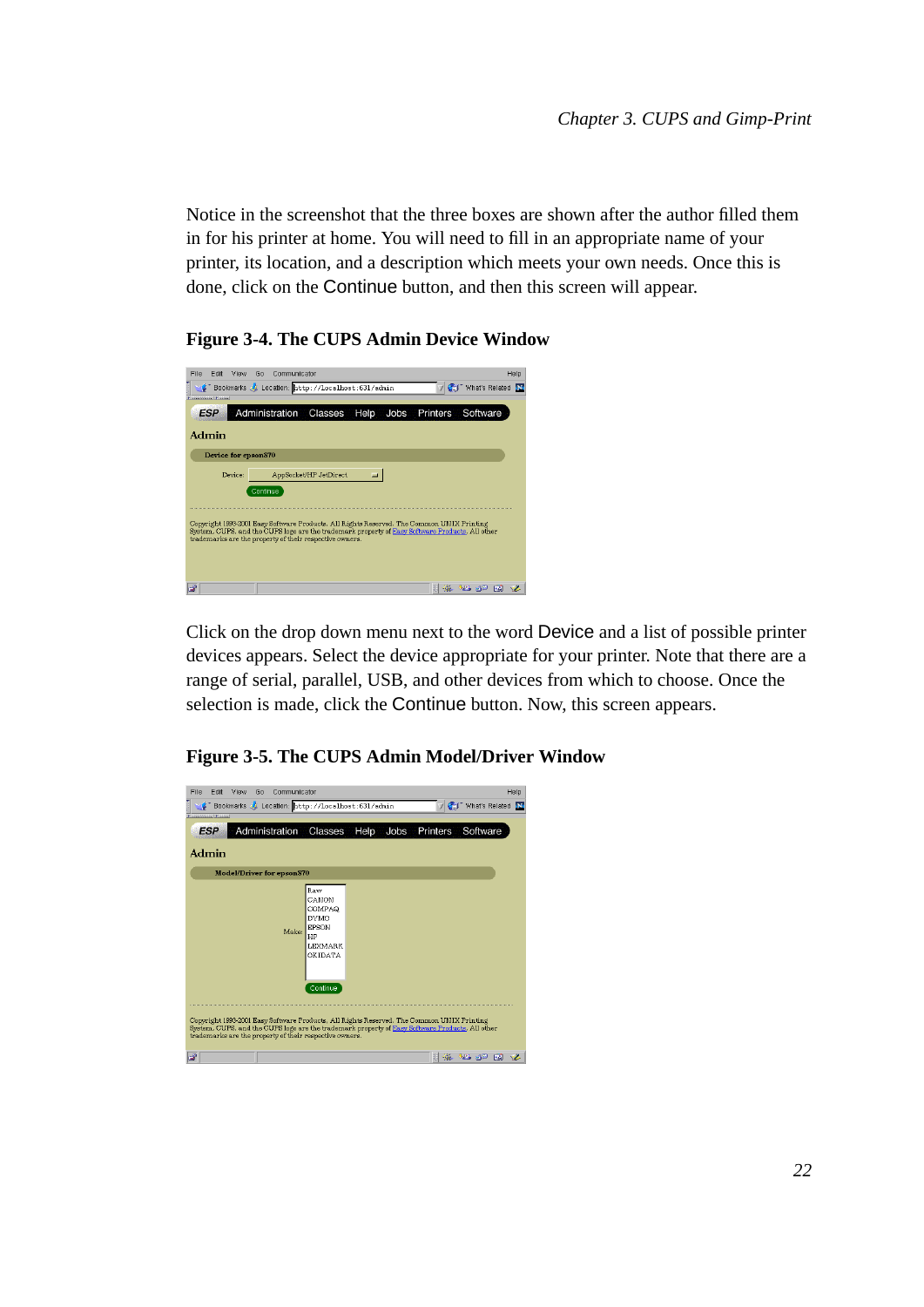### **Caution Regarding USB Printers**

CUPS versions 1.1.11 and later REQUIRE the user to insure that the desired USB printer is powered on AND physically connected to the USB bus BEFORE starting the CUPS software.

CUPS must see the USB printer when the software starts. The CUPS software is typically started when the computer boots. Note that one cannot simply plug in the USB printer and power it on after CUPS has started. (Note that this does not apply to parallel port printers).

If the USB printer was not connected and powered on at the time CUPS was started, there will not be a USB printer shown in the list of devices on the CUPS Admin Device Window (see [Figure 3-4](#page-29-0)). In this event, stop the CUPS software, properly connect and power on the USB printer, and restart the CUPS software.

From the list of devices shown in the CUPS Admin Device Window (see [Figure 3-4\)](#page-29-0), a clever user might attempt to avoid this issue by selecting Internet Printing Protocol and then enter something similar to 'usb:/dev/usblp0' in the next screen. However, this fails later in the configuration process with a "client\_error\_not\_possible" error message with no other explanation. Note that entering 'file:/dev/usblp0' will not work either. While CUPS will allow this, printing will not actually work in some situations.

CUPS versions 1.1.10 and earlier exhibit similar behavior with regard to not displaying the USB printer if it was not connected to the USB bus and powered up prior to starting the CUPS software. However, these versions of CUPS will indeed allow the user to enter the name of the USB connection, unlike versions 1.1.11 and later.

Select the manufacturer of your printer and click the Continue button. A window will appear which asks you to select the specific model number for your printer.

Scroll through the long list and find the model number for your printer. Notice carefully that there are many different languages supported for each printer, as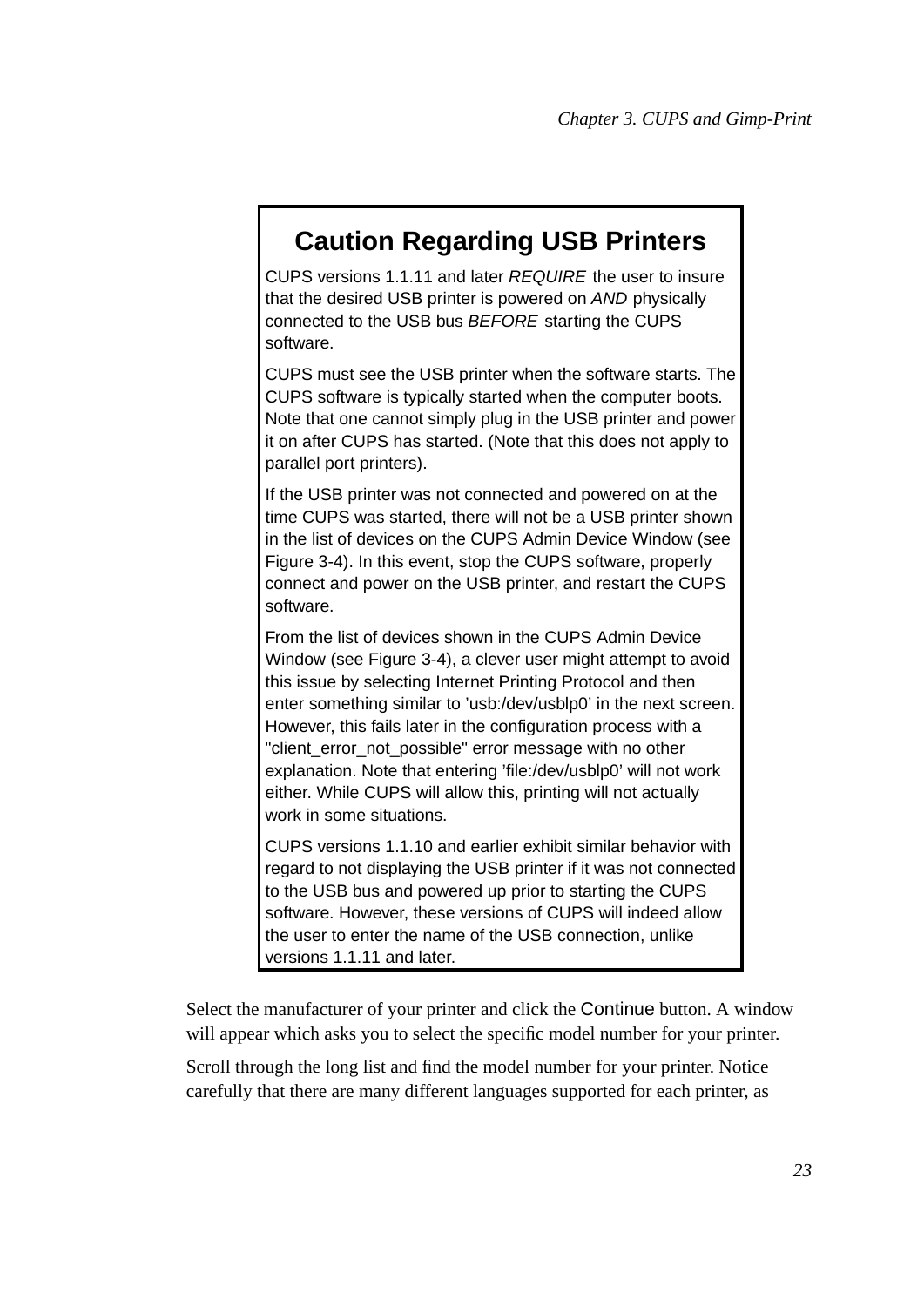denoted by the initials in parenthesis. (en) would be for English, (da) for Danish, (sv) for Swedish, (fr) for French, (no) for Norwegian, (pl) for Polish, and (en\_GB) for British English (see [Figure 3-6\)](#page-31-0). Also take note of the Gimp-Print revision for the driver, and ensure that it is indeed the version of Gimp-Print which you have most recently installed. Once you have made the proper selection, click on the Continue button.

#### <span id="page-31-0"></span>**Figure 3-6. The 2nd CUPS Admin Model/Driver Window**



**Figure 3-7. The CUPS Admin Success Window**

<span id="page-31-1"></span>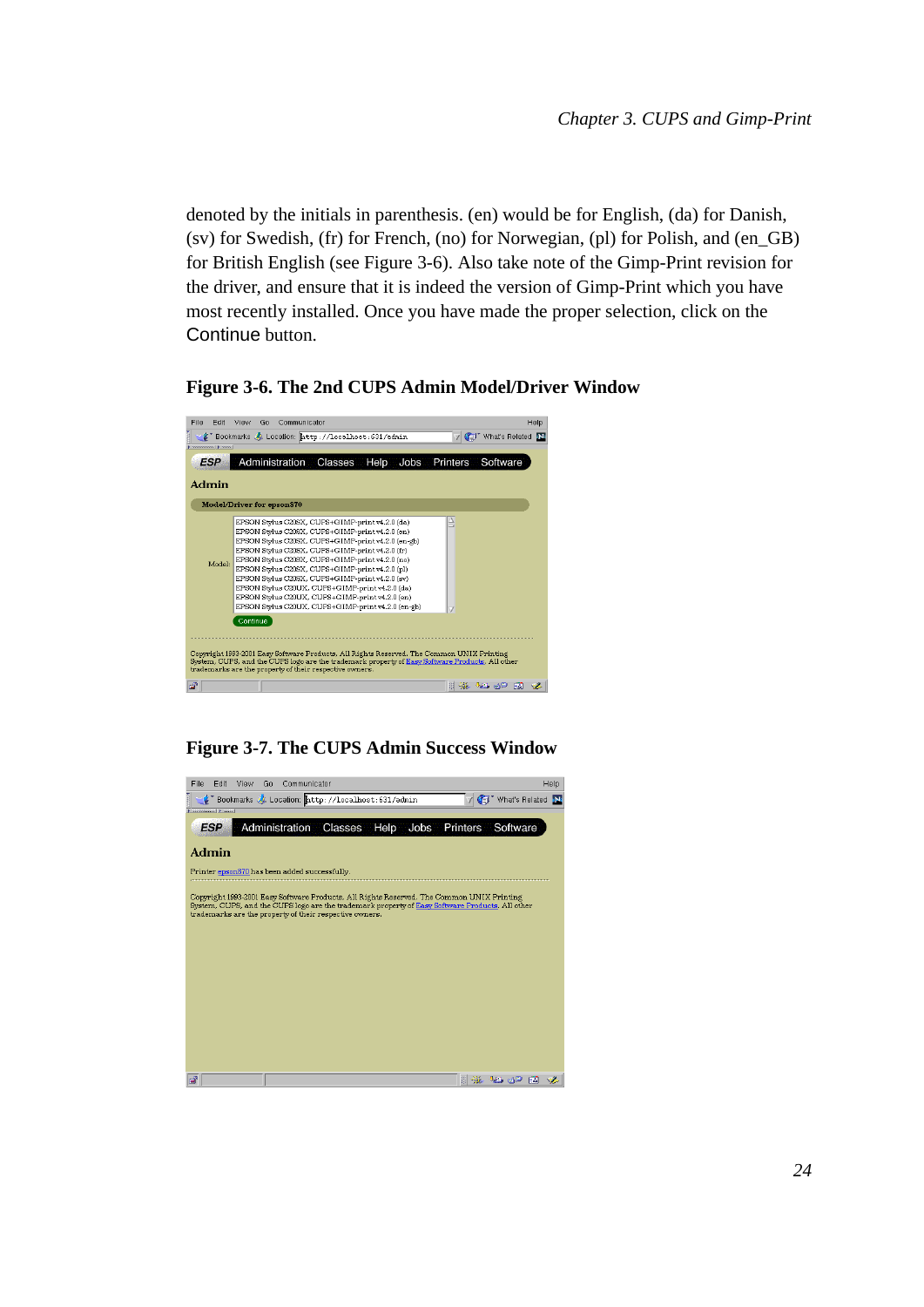Congratulations! You should now see the CUPS window indicating that your printer was successfully installed. Notice the sentence which reads "Printer your printer has been added successfully". Click on your\_printer, which will be the underlined name for your printer.

<span id="page-32-1"></span>

**Figure 3-8. The CUPS Window for Your Printer**

After clicking on your\_printer (epson\_870 in this example), a window will appear similar to that shown in [Figure 3-8](#page-32-1). It would probably be a good idea at this point to click on the Print Test Page button to ensure that everything is working properly. Take note of the Gimp-Print revision printed on this screen and confirm once again that it is the expected revision.

## <span id="page-32-0"></span>**3.3. Configuring your Printer in CUPS**

With reference to [Figure 3-8,](#page-32-1) click on the Configure Printer button. A partial screenshot of the printer configuration window appears in [Figure 3-9](#page-33-1). The contents of this window will vary depending on precisely which printer you selected when you configured CUPS for your printer. The screenshot shows the selections made by the author for his printer. The individual selections will not be explained in detail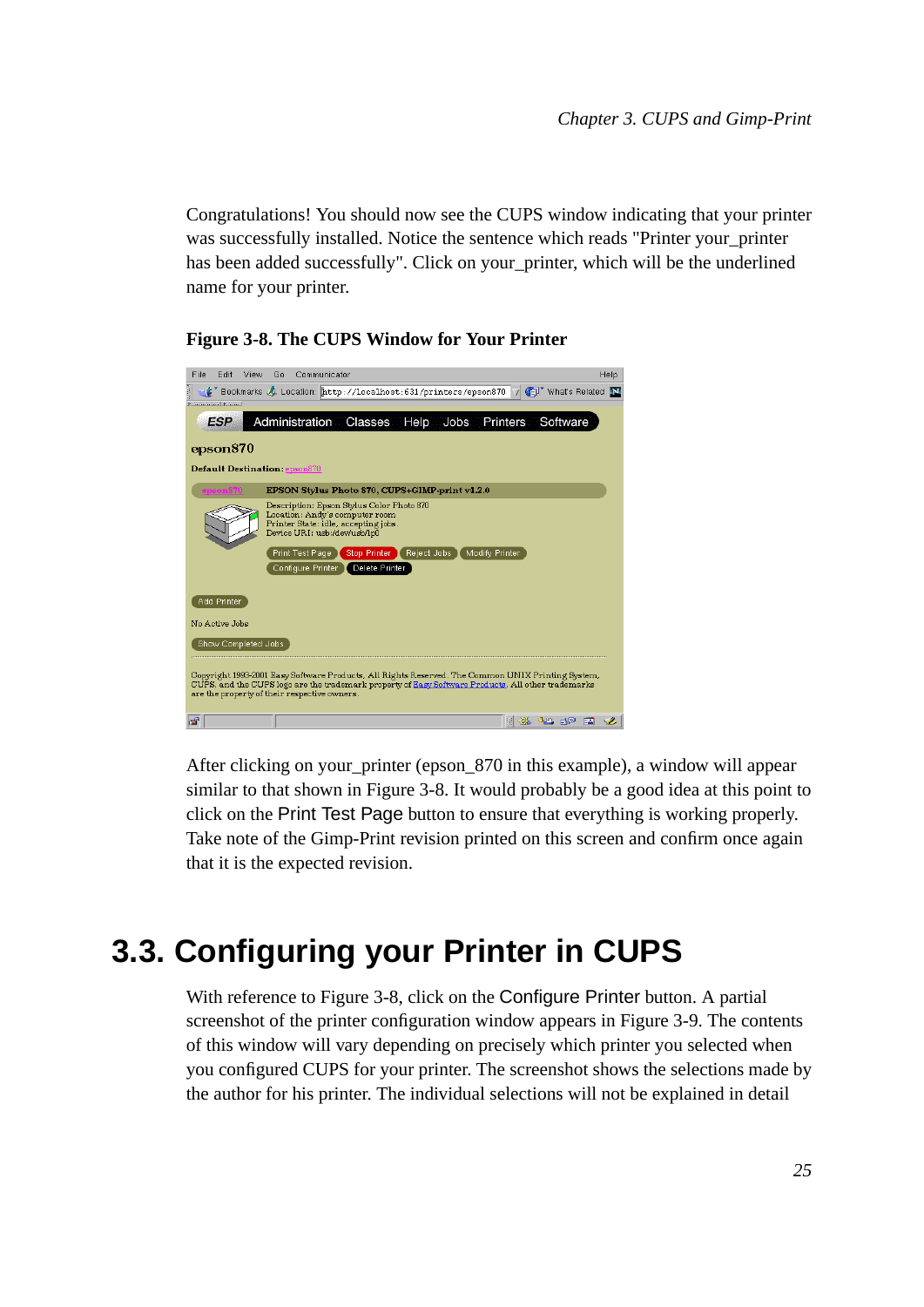here, as they are the same selections which are available when using the Gimp-Print plugin to the GIMP. These selections are explained in detail in various sections of [Chapter 2](#page-8-0).

# <span id="page-33-1"></span>**Figure 3-9. The CUPS Printer Cofiguration Window**

| ние вои<br>ATRA ON COMMUNICATOR      | Help                                                                     |
|--------------------------------------|--------------------------------------------------------------------------|
|                                      | Cal What's Related Microsoft Deterministic Microsoft (2017) Mark Related |
| <b>ESP</b><br>Administration         | Classes<br>Software<br>Help<br>Jobs<br>Printers                          |
| Admin                                |                                                                          |
|                                      |                                                                          |
| Choose default options for epson870. |                                                                          |
| Extra                                |                                                                          |
| Output Mode:                         | Color<br>ш                                                               |
| Resolution:                          | 360 DPI<br>ᄆ                                                             |
|                                      | Continue                                                                 |
| General                              |                                                                          |
| Media Size:                          | Letter<br>$\blacksquare$                                                 |
| Media Source: Standard               |                                                                          |
|                                      |                                                                          |
| Media Type:                          | Plain Paper<br>F<br>Continue                                             |
| <b>STP</b>                           |                                                                          |
| Brightness: $1.000$ $\equiv$         |                                                                          |
|                                      |                                                                          |
| Contrast:                            | 1.000<br>o.                                                              |
| Cyan:                                | 1.000<br>m.                                                              |
|                                      | Density: 1.000 =                                                         |
| Dither Algorithm:                    | Adaptive Hybrid<br>m.                                                    |
|                                      |                                                                          |
| Gamma:                               | 1.000<br>o,                                                              |
| Image Type:                          | Line Art<br>H                                                            |
| Ink Type:                            | Six Color Photo<br>o.                                                    |
| Magenta:                             | 1.000                                                                    |
|                                      | ı                                                                        |
| Saturation:                          | 1.000<br>ш                                                               |
| Yellow:                              | 1.000<br>Ξ                                                               |
|                                      | Continue                                                                 |
| ď                                    | 目滋<br><b>AB 02 FA</b><br>Ž.                                              |

## <span id="page-33-0"></span>**3.4. Using CUPS from the Command Line**

It is possible to use the CUPS printing system from the command line. While this document will not delve into all of the specifics of the CUPS command line interface, there are portions of this interface which are specific to the Gimp-Print software.

The command line is in some cases a more convenient way to generate printed output (e.g. when printing from a script). However, most people (including the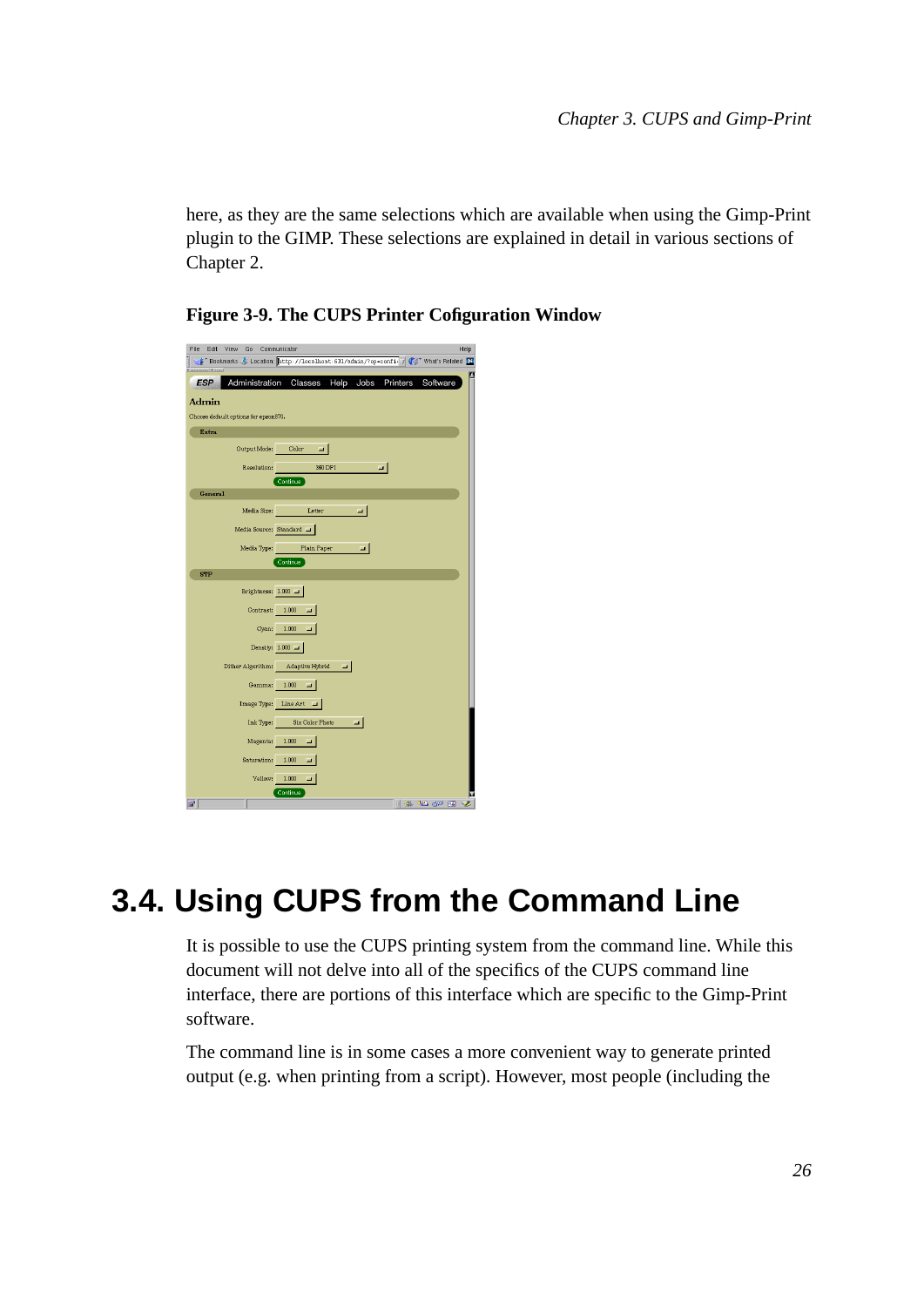author) cannot easily predict what a command line option of "-o stpCyan=1350" will do to the output. It is therefore a good idea to use the GIMP to view the image and the Gimp-Print plugin to preview these settings before relying on the command line.

When using CUPS from the command line, the command will have this general format:

```
lpr -P my_printer_name \
   -o option1=<choice1> \
   -o option2=<choice2> \
    /path/to/printfile
```
When typing the command directly onto the command line, put all of the command line options on one line, and do not type the "\" characters. The list of possible options which are specific to Gimp-Print, followed by some of the supported choices, are shown below:

```
-o PageSize=<...| A3 | A4 | A4 | ...>
-o InputSlot=<Roll | Standard>
-o MediaType=< ..| Inkjet | Plain | GlossyPaper | ...>
-o Resolution=<360sw | 360swuni ...| 1440x720 >
-o ColorModel=<Black | RGB | Gray | CMYK>
-o stpBrightness=<0...2000>
-o stpContrast=<0...2000>
-o stpCyan=<0...4000>
-o stpDensity=<0...2000>
-o stpDither=<0...4000>
-o stpGamma=<0...4000>
-o stpImageType=<LineArt | Continuous | SolidTone>
-o stpInkType=<PhotoCMY | CMYK | PhotoCMYK | RGB>
-o stpMagenta=<0...4000>
-o stpSaturation=<0...9000>
-o stpYellow=<0...4000>
```
For more detailed information, consult the appropriate sections of [Chapter 2.](#page-8-0)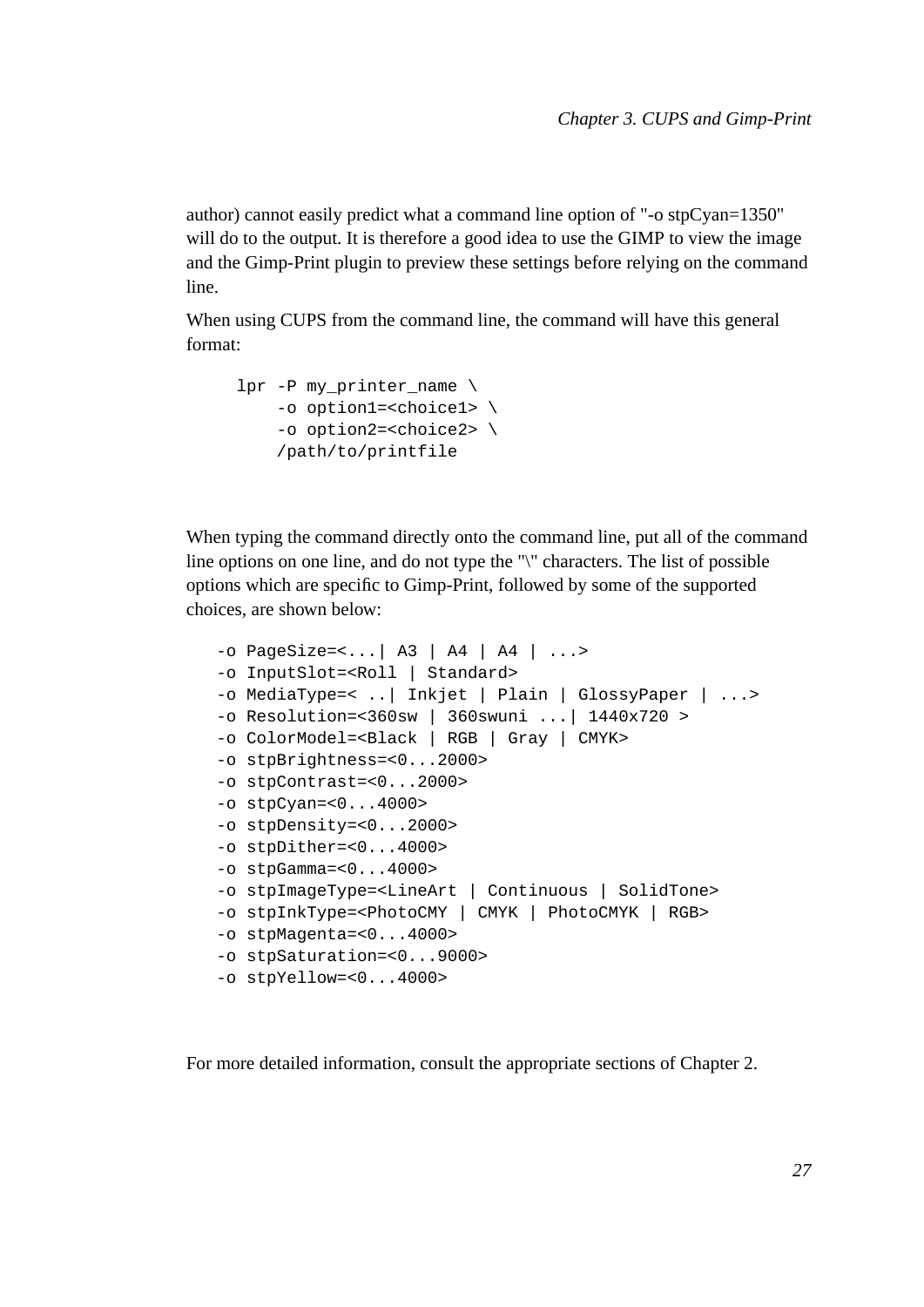# <span id="page-35-0"></span>**Appendix A. GNU Free Documentation License**

Version 1.1, March 2000

Copyright (C) 2000 Free Software Foundation, Inc. 59 Temple Place, Suite 330, Boston, MA 02111-1307 USA Everyone is permitted to copy and distribute verbatim copies of this license document, but changing it is not allowed.

### <span id="page-35-1"></span>**0. PREAMBLE**

The purpose of this License is to make a manual, textbook, or other written document "free" in the sense of freedom: to assure everyone the effective freedom to copy and redistribute it, with or without modifying it, either commercially or noncommercially. Secondarily, this License preserves for the author and publisher a way to get credit for their work, while not being considered responsible for modifications made by others.

This License is a kind of "copyleft", which means that derivative works of the document must themselves be free in the same sense. It complements the GNU General Public License, which is a copyleft license designed for free software.

We have designed this License in order to use it for manuals for free software, because free software needs free documentation: a free program should come with manuals providing the same freedoms that the software does. But this License is not limited to software manuals; it can be used for any textual work, regardless of subject matter or whether it is published as a printed book. We recommend this License principally for works whose purpose is instruction or reference.

### <span id="page-35-2"></span>**1. APPLICABILITY AND DEFINITIONS**

This License applies to any manual or other work that contains a notice placed by the copyright holder saying it can be distributed under the terms of this License.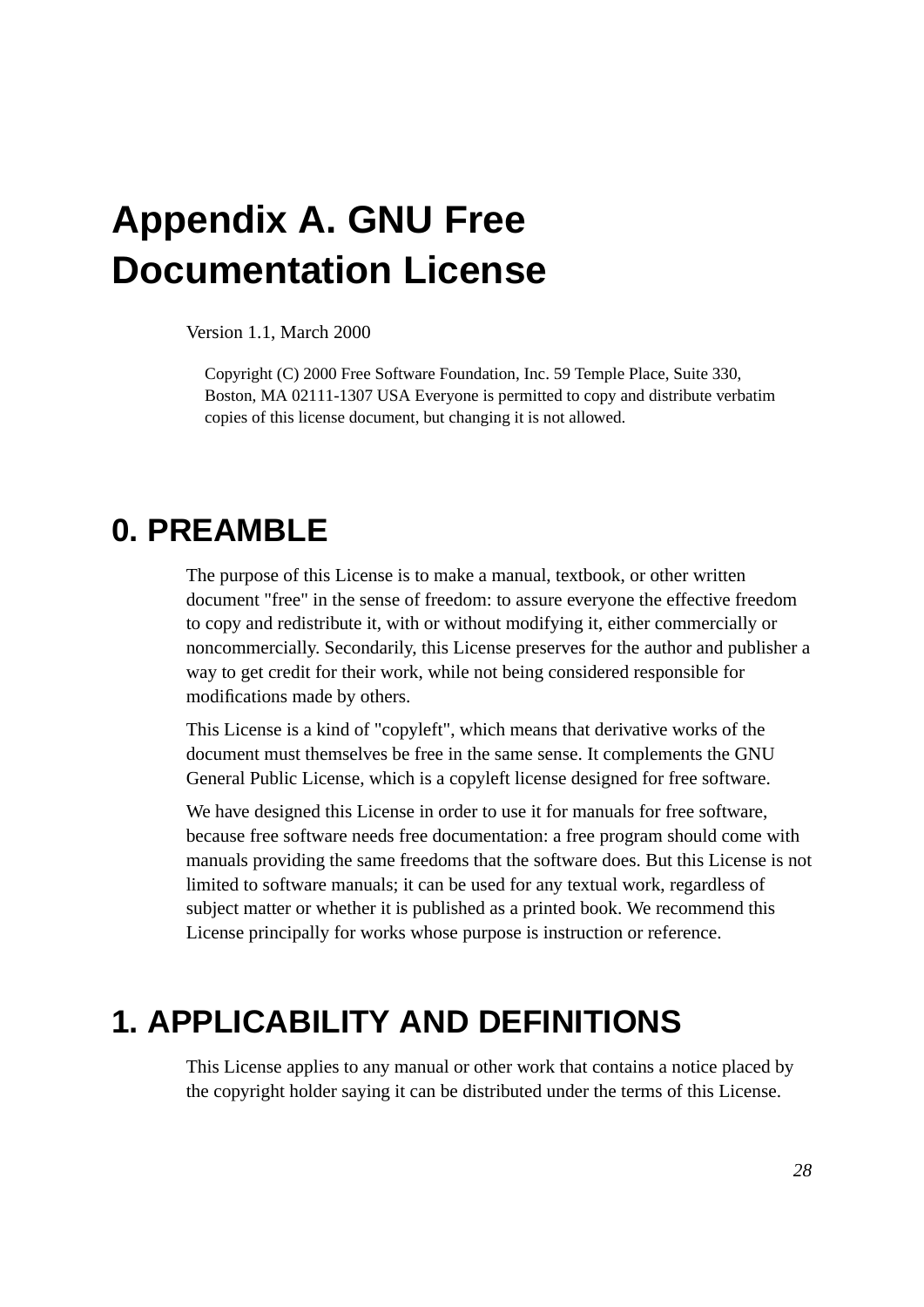The "Document", below, refers to any such manual or work. Any member of the public is a licensee, and is addressed as "you".

A "Modified Version" of the Document means any work containing the Document or a portion of it, either copied verbatim, or with modifications and/or translated into another language.

A "Secondary Section" is a named appendix or a front-matter section of the Document that deals exclusively with the relationship of the publishers or authors of the Document to the Document's overall subject (or to related matters) and contains nothing that could fall directly within that overall subject. (For example, if the Document is in part a textbook of mathematics, a Secondary Section may not explain any mathematics.) The relationship could be a matter of historical connection with the subject or with related matters, or of legal, commercial, philosophical, ethical or political position regarding them.

The "Invariant Sections" are certain Secondary Sections whose titles are designated, as being those of Invariant Sections, in the notice that says that the Document is released under this License.

The "Cover Texts" are certain short passages of text that are listed, as Front-Cover Texts or Back-Cover Texts, in the notice that says that the Document is released under this License.

A "Transparent" copy of the Document means a machine-readable copy, represented in a format whose specification is available to the general public, whose contents can be viewed and edited directly and straightforwardly with generic text editors or (for images composed of pixels) generic paint programs or (for drawings) some widely available drawing editor, and that is suitable for input to text formatters or for automatic translation to a variety of formats suitable for input to text formatters. A copy made in an otherwise Transparent file format whose markup has been designed to thwart or discourage subsequent modification by readers is not Transparent. A copy that is not "Transparent" is called "Opaque".

Examples of suitable formats for Transparent copies include plain ASCII without markup, Texinfo input format, LaTeX input format, SGML or XML using a publicly available DTD, and standard-conforming simple HTML designed for human modification. Opaque formats include PostScript, PDF, proprietary formats that can be read and edited only by proprietary word processors, SGML or XML for which the DTD and/or processing tools are not generally available, and the machine-generated HTML produced by some word processors for output purposes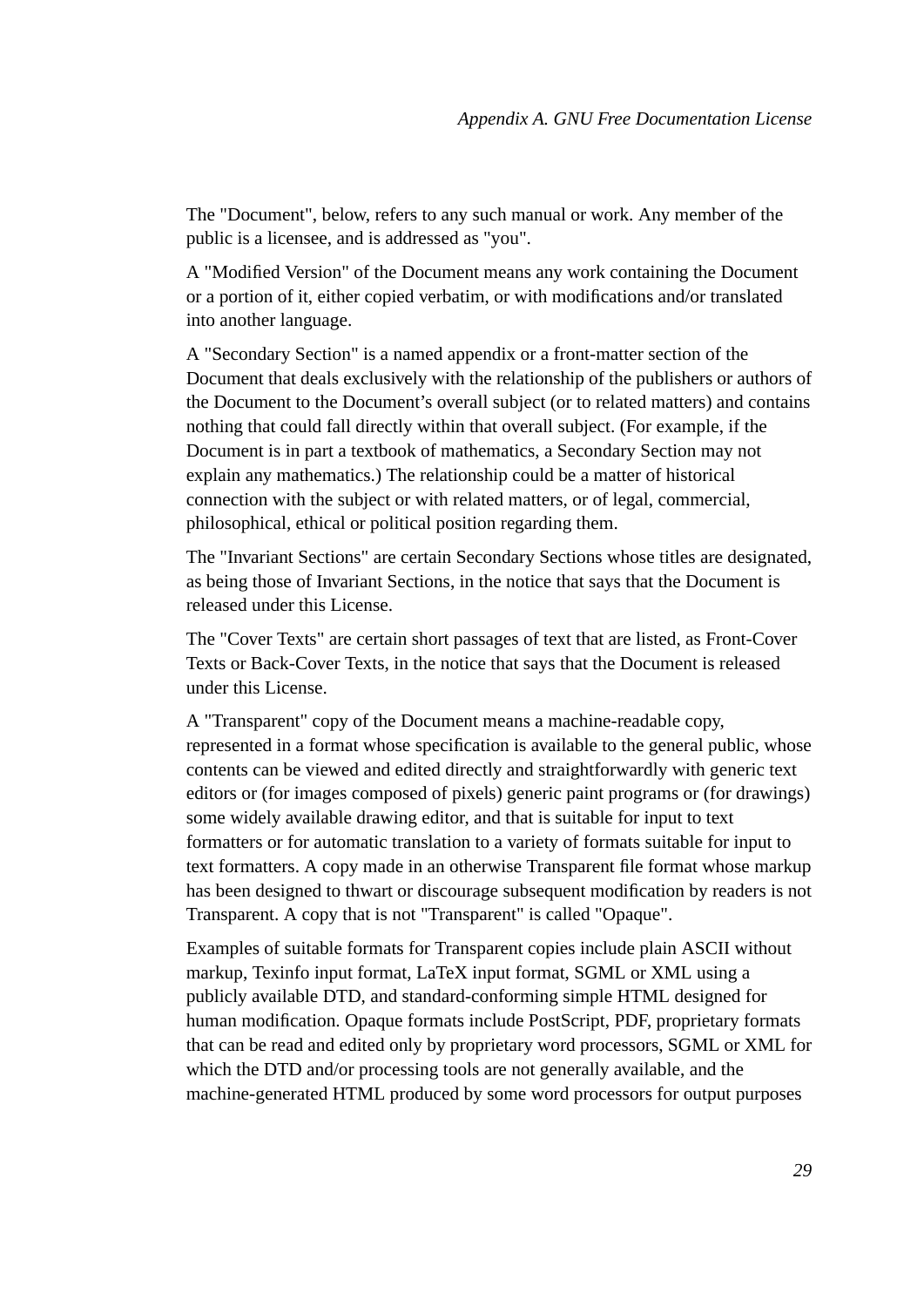only.

The "Title Page" means, for a printed book, the title page itself, plus such following pages as are needed to hold, legibly, the material this License requires to appear in the title page. For works in formats which do not have any title page as such, "Title Page" means the text near the most prominent appearance of the work's title, preceding the beginning of the body of the text.

## <span id="page-37-0"></span>**2. VERBATIM COPYING**

You may copy and distribute the Document in any medium, either commercially or noncommercially, provided that this License, the copyright notices, and the license notice saying this License applies to the Document are reproduced in all copies, and that you add no other conditions whatsoever to those of this License. You may not use technical measures to obstruct or control the reading or further copying of the copies you make or distribute. However, you may accept compensation in exchange for copies. If you distribute a large enough number of copies you must also follow the conditions in section 3.

You may also lend copies, under the same conditions stated above, and you may publicly display copies.

### <span id="page-37-1"></span>**3. COPYING IN QUANTITY**

If you publish printed copies of the Document numbering more than 100, and the Document's license notice requires Cover Texts, you must enclose the copies in covers that carry, clearly and legibly, all these Cover Texts: Front-Cover Texts on the front cover, and Back-Cover Texts on the back cover. Both covers must also clearly and legibly identify you as the publisher of these copies. The front cover must present the full title with all words of the title equally prominent and visible. You may add other material on the covers in addition. Copying with changes limited to the covers, as long as they preserve the title of the Document and satisfy these conditions, can be treated as verbatim copying in other respects.

If the required texts for either cover are too voluminous to fit legibly, you should put the first ones listed (as many as fit reasonably) on the actual cover, and continue the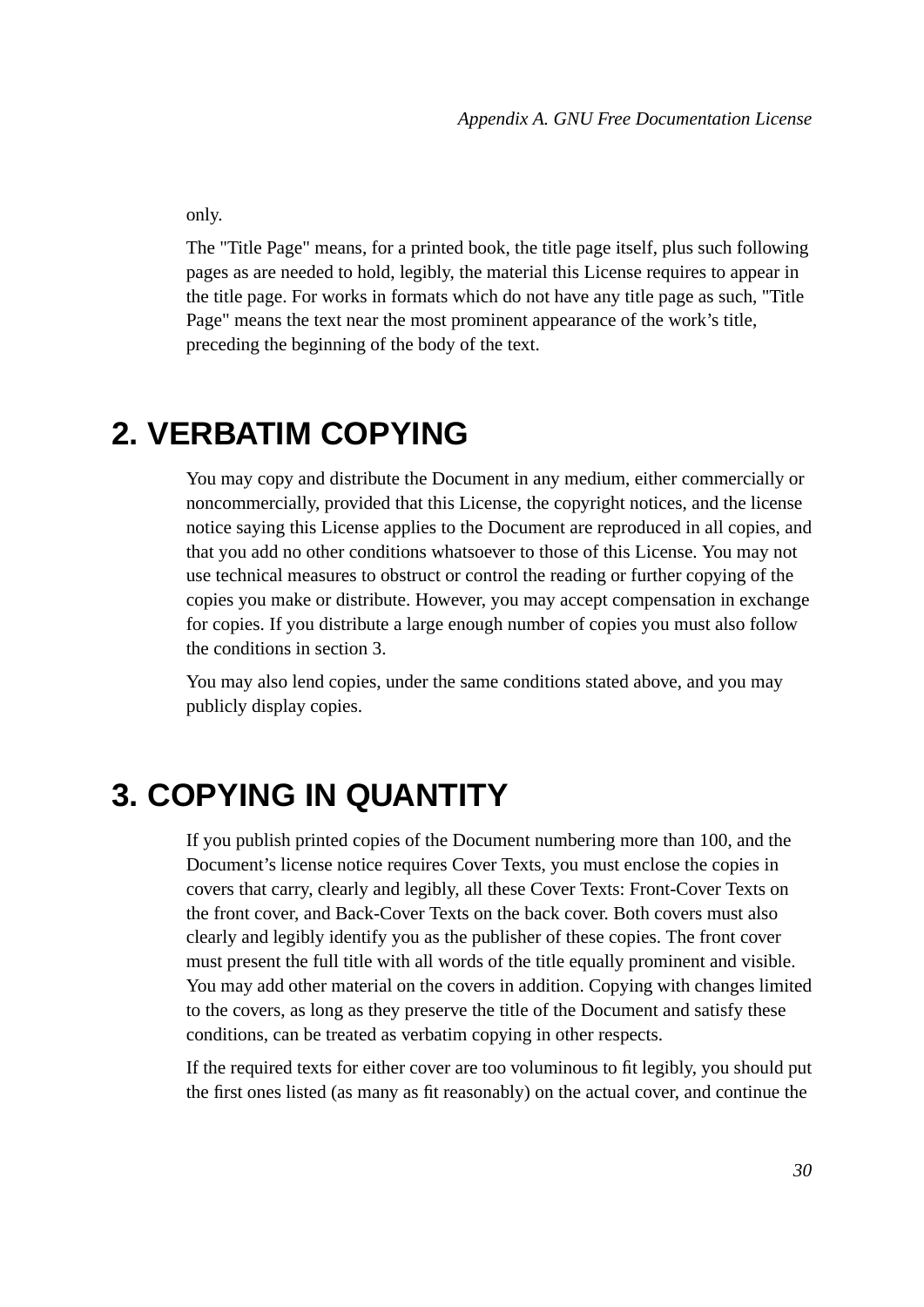rest onto adjacent pages.

If you publish or distribute Opaque copies of the Document numbering more than 100, you must either include a machine-readable Transparent copy along with each Opaque copy, or state in or with each Opaque copy a publicly-accessible computer-network location containing a complete Transparent copy of the Document, free of added material, which the general network-using public has access to download anonymously at no charge using public-standard network protocols. If you use the latter option, you must take reasonably prudent steps, when you begin distribution of Opaque copies in quantity, to ensure that this Transparent copy will remain thus accessible at the stated location until at least one year after the last time you distribute an Opaque copy (directly or through your agents or retailers) of that edition to the public.

It is requested, but not required, that you contact the authors of the Document well before redistributing any large number of copies, to give them a chance to provide you with an updated version of the Document.

## <span id="page-38-0"></span>**4. MODIFICATIONS**

You may copy and distribute a Modified Version of the Document under the conditions of sections 2 and 3 above, provided that you release the Modified Version under precisely this License, with the Modified Version filling the role of the Document, thus licensing distribution and modification of the Modified Version to whoever possesses a copy of it. In addition, you must do these things in the Modified Version:

- A. Use in the Title Page (and on the covers, if any) a title distinct from that of the Document, and from those of previous versions (which should, if there were any, be listed in the History section of the Document). You may use the same title as a previous version if the original publisher of that version gives permission.
- B. List on the Title Page, as authors, one or more persons or entities responsible for authorship of the modifications in the Modified Version, together with at least five of the principal authors of the Document (all of its principal authors, if it has less than five).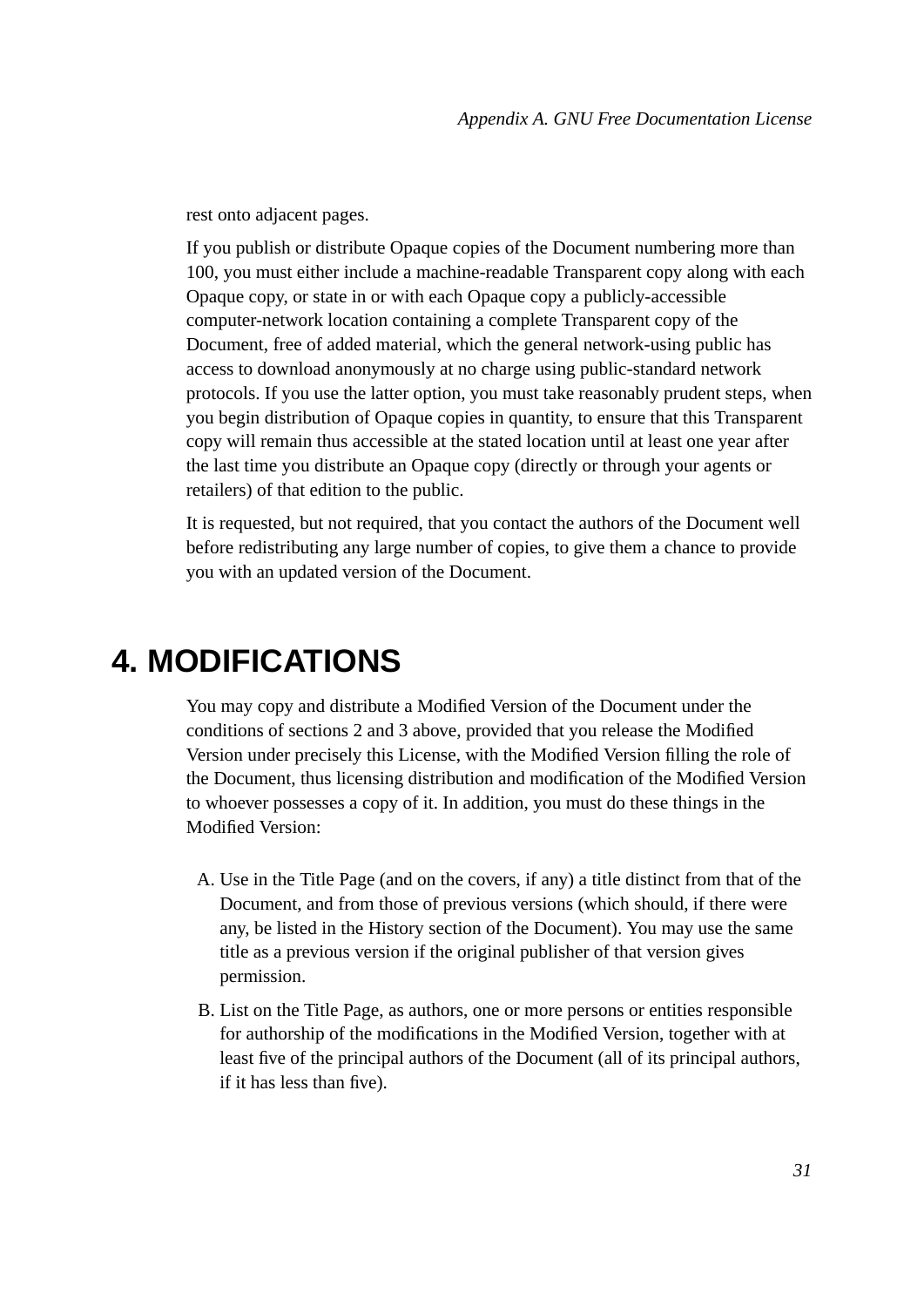- C. State on the Title page the name of the publisher of the Modified Version, as the publisher.
- D. Preserve all the copyright notices of the Document.
- E. Add an appropriate copyright notice for your modifications adjacent to the other copyright notices.
- F. Include, immediately after the copyright notices, a license notice giving the public permission to use the Modified Version under the terms of this License, in the form shown in the Addendum below.
- G. Preserve in that license notice the full lists of Invariant Sections and required Cover Texts given in the Document's license notice.
- H. Include an unaltered copy of this License.
- I. Preserve the section entitled "History", and its title, and add to it an item stating at least the title, year, new authors, and publisher of the Modified Version as given on the Title Page. If there is no section entitled "History" in the Document, create one stating the title, year, authors, and publisher of the Document as given on its Title Page, then add an item describing the Modified Version as stated in the previous sentence.
- J. Preserve the network location, if any, given in the Document for public access to a Transparent copy of the Document, and likewise the network locations given in the Document for previous versions it was based on. These may be placed in the "History" section. You may omit a network location for a work that was published at least four years before the Document itself, or if the original publisher of the version it refers to gives permission.
- K. In any section entitled "Acknowledgements" or "Dedications", preserve the section's title, and preserve in the section all the substance and tone of each of the contributor acknowledgements and/or dedications given therein.
- L. Preserve all the Invariant Sections of the Document, unaltered in their text and in their titles. Section numbers or the equivalent are not considered part of the section titles.
- M. Delete any section entitled "Endorsements". Such a section may not be included in the Modified Version.
- N. Do not retitle any existing section as "Endorsements" or to conflict in title with any Invariant Section.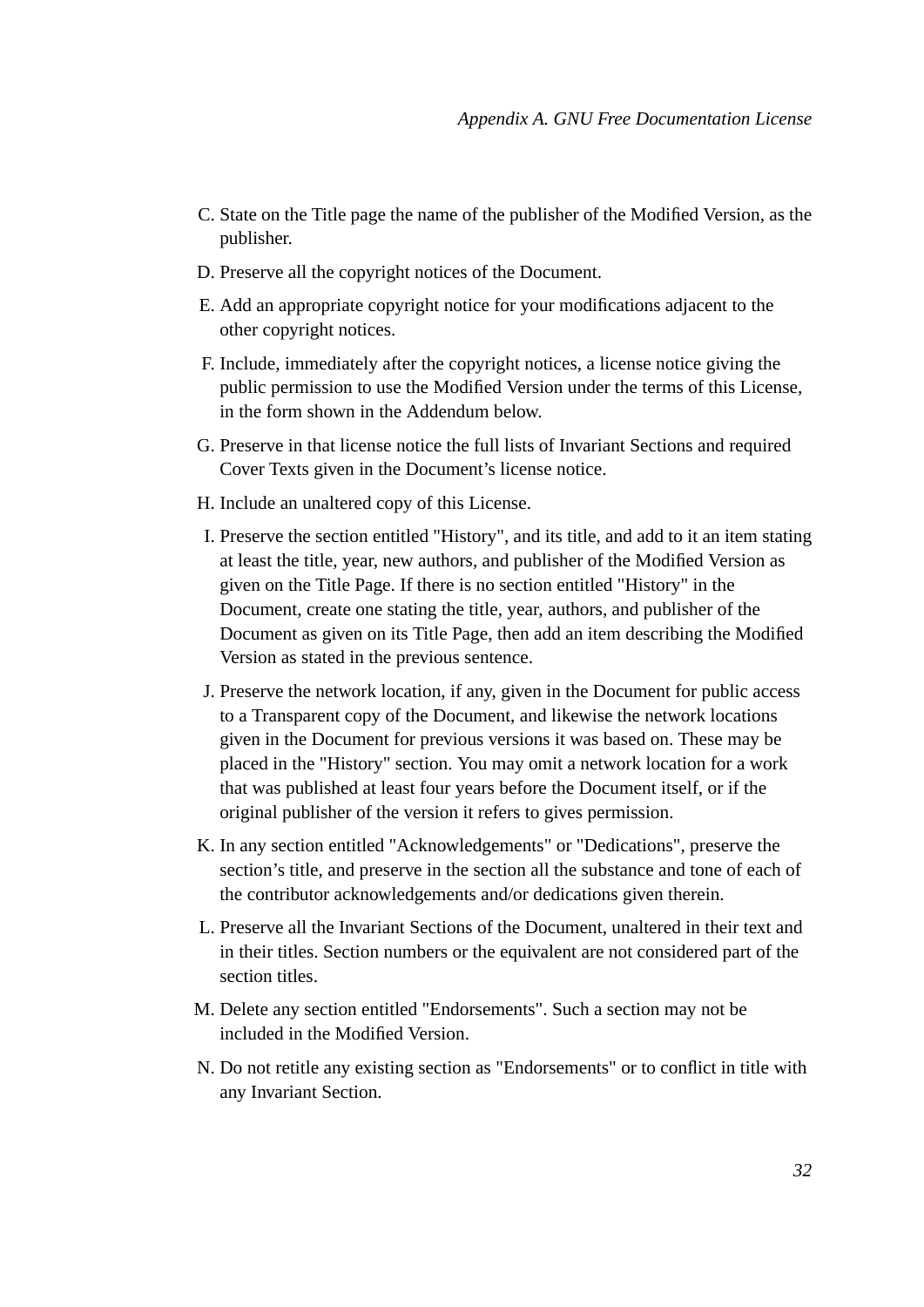If the Modified Version includes new front-matter sections or appendices that qualify as Secondary Sections and contain no material copied from the Document, you may at your option designate some or all of these sections as invariant. To do this, add their titles to the list of Invariant Sections in the Modified Version's license notice. These titles must be distinct from any other section titles.

You may add a section entitled "Endorsements", provided it contains nothing but endorsements of your Modified Version by various parties--for example, statements of peer review or that the text has been approved by an organization as the authoritative definition of a standard.

You may add a passage of up to five words as a Front-Cover Text, and a passage of up to 25 words as a Back-Cover Text, to the end of the list of Cover Texts in the Modified Version. Only one passage of Front-Cover Text and one of Back-Cover Text may be added by (or through arrangements made by) any one entity. If the Document already includes a cover text for the same cover, previously added by you or by arrangement made by the same entity you are acting on behalf of, you may not add another; but you may replace the old one, on explicit permission from the previous publisher that added the old one.

The author(s) and publisher(s) of the Document do not by this License give permission to use their names for publicity for or to assert or imply endorsement of any Modified Version.

### <span id="page-40-0"></span>**5. COMBINING DOCUMENTS**

You may combine the Document with other documents released under this License, under the terms defined in section 4 above for modified versions, provided that you include in the combination all of the Invariant Sections of all of the original documents, unmodified, and list them all as Invariant Sections of your combined work in its license notice.

The combined work need only contain one copy of this License, and multiple identical Invariant Sections may be replaced with a single copy. If there are multiple Invariant Sections with the same name but different contents, make the title of each such section unique by adding at the end of it, in parentheses, the name of the original author or publisher of that section if known, or else a unique number. Make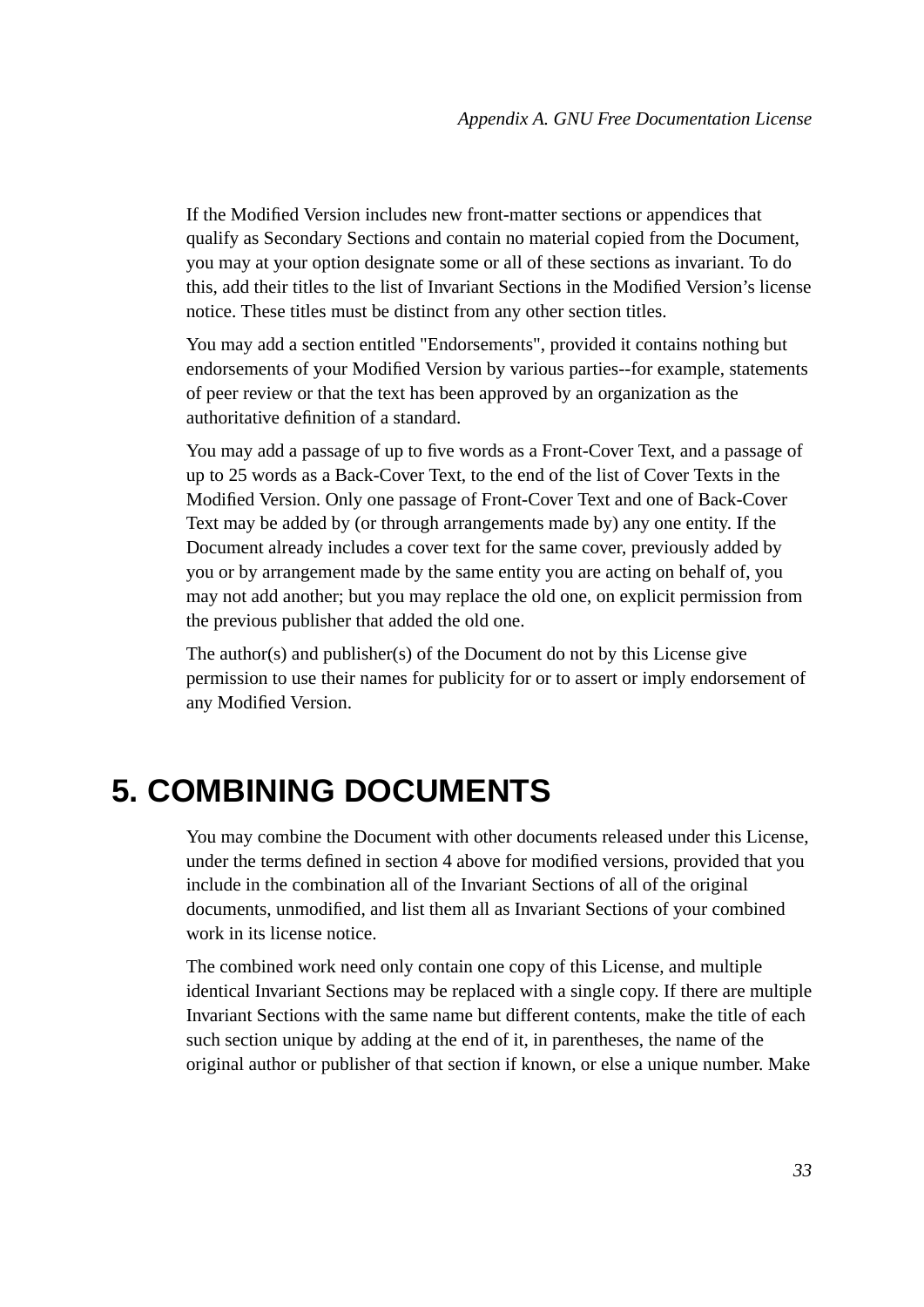the same adjustment to the section titles in the list of Invariant Sections in the license notice of the combined work.

In the combination, you must combine any sections entitled "History" in the various original documents, forming one section entitled "History"; likewise combine any sections entitled "Acknowledgements", and any sections entitled "Dedications". You must delete all sections entitled "Endorsements."

### <span id="page-41-0"></span>**6. COLLECTIONS OF DOCUMENTS**

You may make a collection consisting of the Document and other documents released under this License, and replace the individual copies of this License in the various documents with a single copy that is included in the collection, provided that you follow the rules of this License for verbatim copying of each of the documents in all other respects.

You may extract a single document from such a collection, and distribute it individually under this License, provided you insert a copy of this License into the extracted document, and follow this License in all other respects regarding verbatim copying of that document.

# <span id="page-41-1"></span>**7. AGGREGATION WITH INDEPENDENT WORKS**

A compilation of the Document or its derivatives with other separate and independent documents or works, in or on a volume of a storage or distribution medium, does not as a whole count as a Modified Version of the Document, provided no compilation copyright is claimed for the compilation. Such a compilation is called an "aggregate", and this License does not apply to the other self-contained works thus compiled with the Document, on account of their being thus compiled, if they are not themselves derivative works of the Document.

If the Cover Text requirement of section 3 is applicable to these copies of the Document, then if the Document is less than one quarter of the entire aggregate, the Document's Cover Texts may be placed on covers that surround only the Document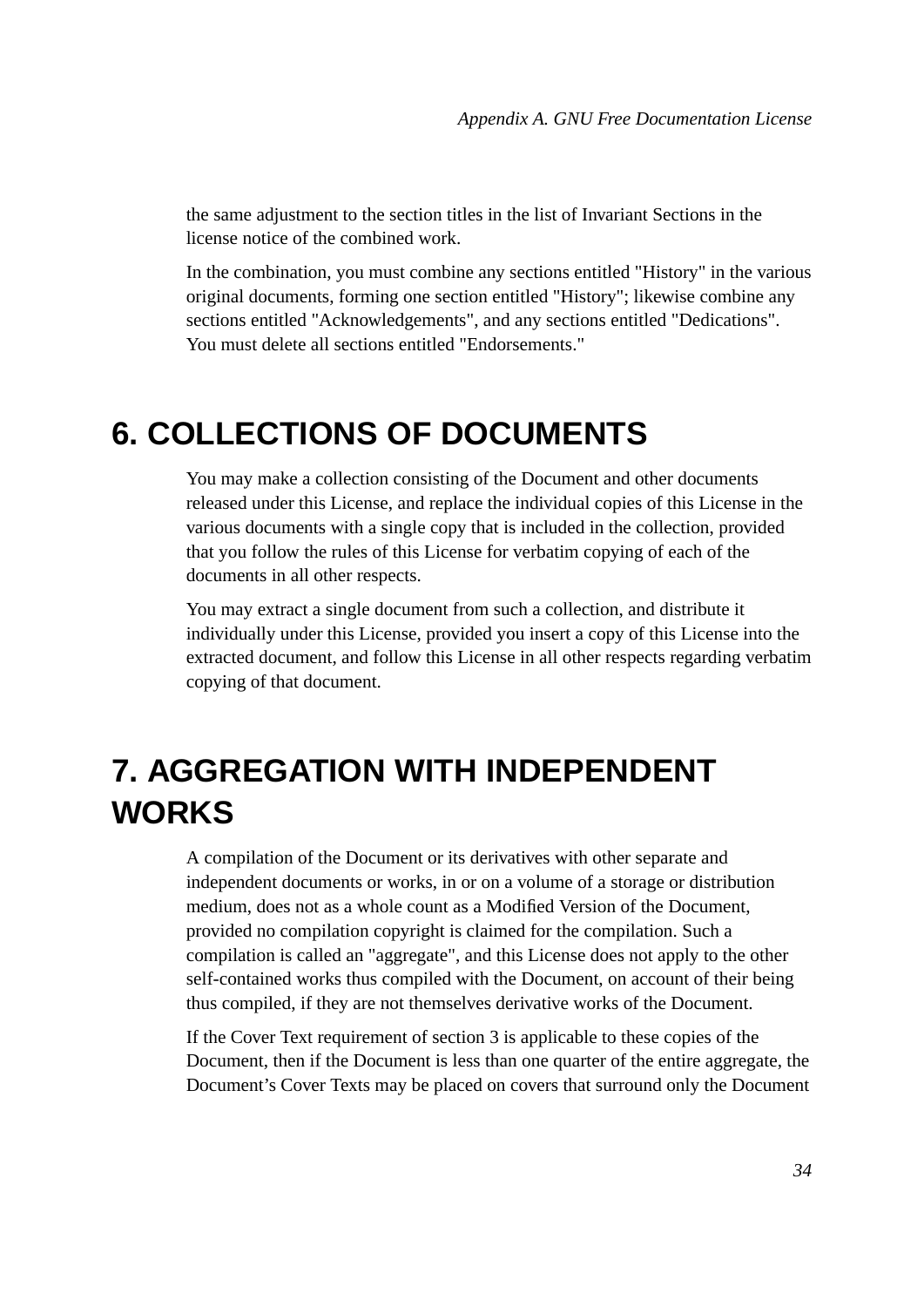within the aggregate. Otherwise they must appear on covers around the whole aggregate.

### <span id="page-42-0"></span>**8. TRANSLATION**

Translation is considered a kind of modification, so you may distribute translations of the Document under the terms of section 4. Replacing Invariant Sections with translations requires special permission from their copyright holders, but you may include translations of some or all Invariant Sections in addition to the original versions of these Invariant Sections. You may include a translation of this License provided that you also include the original English version of this License. In case of a disagreement between the translation and the original English version of this License, the original English version will prevail.

### <span id="page-42-1"></span>**9. TERMINATION**

You may not copy, modify, sublicense, or distribute the Document except as expressly provided for under this License. Any other attempt to copy, modify, sublicense or distribute the Document is void, and will automatically terminate your rights under this License. However, parties who have received copies, or rights, from you under this License will not have their licenses terminated so long as such parties remain in full compliance.

### <span id="page-42-2"></span>**10. FUTURE REVISIONS OF THIS LICENSE**

The Free Software Foundation may publish new, revised versions of the GNU Free Documentation License from time to time. Such new versions will be similar in spirit to the present version, but may differ in detail to address new problems or concerns. See http://www.gnu.org/copyleft/.

Each version of the License is given a distinguishing version number. If the Document specifies that a particular numbered version of this License "or any later version" applies to it, you have the option of following the terms and conditions